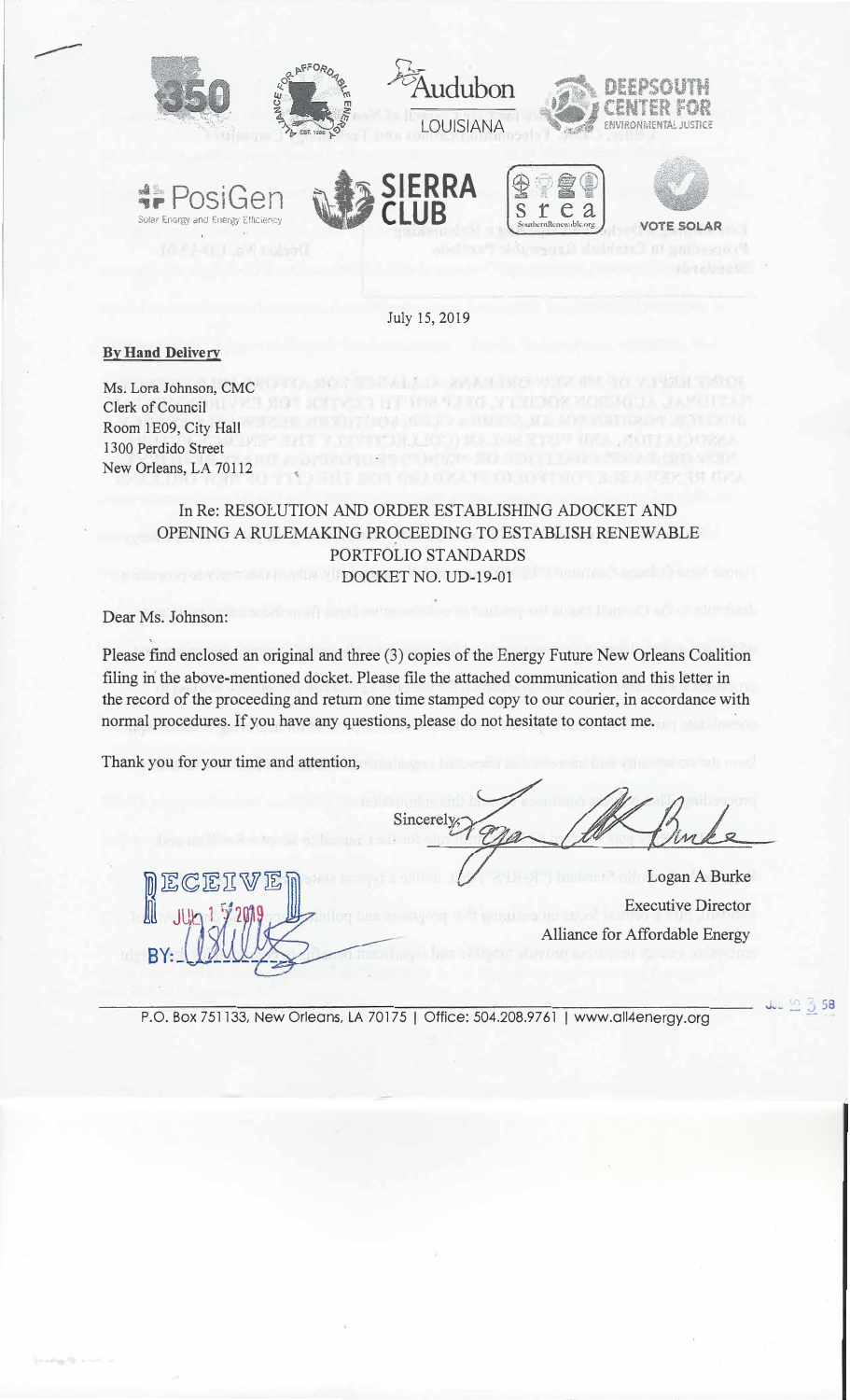#### **BEFORE THE COUNCIL OF THE CITY OF NEW ORLEANS**

**Establishing a Docket and Opening a Rulemaking Proceeding to Establish Renewable Portfolio Standards** 

**Docket No. UD-19-01** 

## **JOINT REPLY OF 350 NEW ORLEANS, ALLIANCE FOR AFFORDABLE ENERGY, NATIONAL AUDUBON SOCIETY, DEEP SOUTH CENTER FOR ENVIRONMENTAL JUSTICE, POSIGEN SOLAR, SIERRA CLUB, SOUTHERN RENEWABLE ENERGY ASSOCIATION, AND VOTE SOLAR (COLLECTIVELY THE "ENERGY FUTURE NEW ORLEANS" COALITION OR "EFNO") PROPOSING A DRAFT RESILIENT AND RENEWABLE PORTFOLIO STANDARD FOR THE CITY OF NEW ORLEANS**

Pursuant to City Council Resolution R-19-109 ("Resolution"), the parties of the Energy Future New Orleans Coalition ("EFNO") respectfully and jointly submit this reply to propose a draft rule to the Council that is the product of collaborative input from these intervenors and additional stakeholders in the community. After reviewing all parties' opening comments and proposals for a renewable portfolio standard for the city, EFNO has proactively worked to consolidate parties with similar positions and to establish a process for achieving broader input from the community and interested or impacted organizations that are not intervenors to this proceeding. That process continues beyond this submission.

This reply puts forward EFNO's draft rule for the Council to adopt a Resilient and Renewable Portfolio Standard ("R-RPS") that, unlike a typical state renewable portfolio standard, puts a central focus on ensuring that programs and policies supporting the growth of renewable energy resources provide tangible and significant benefits to communities that might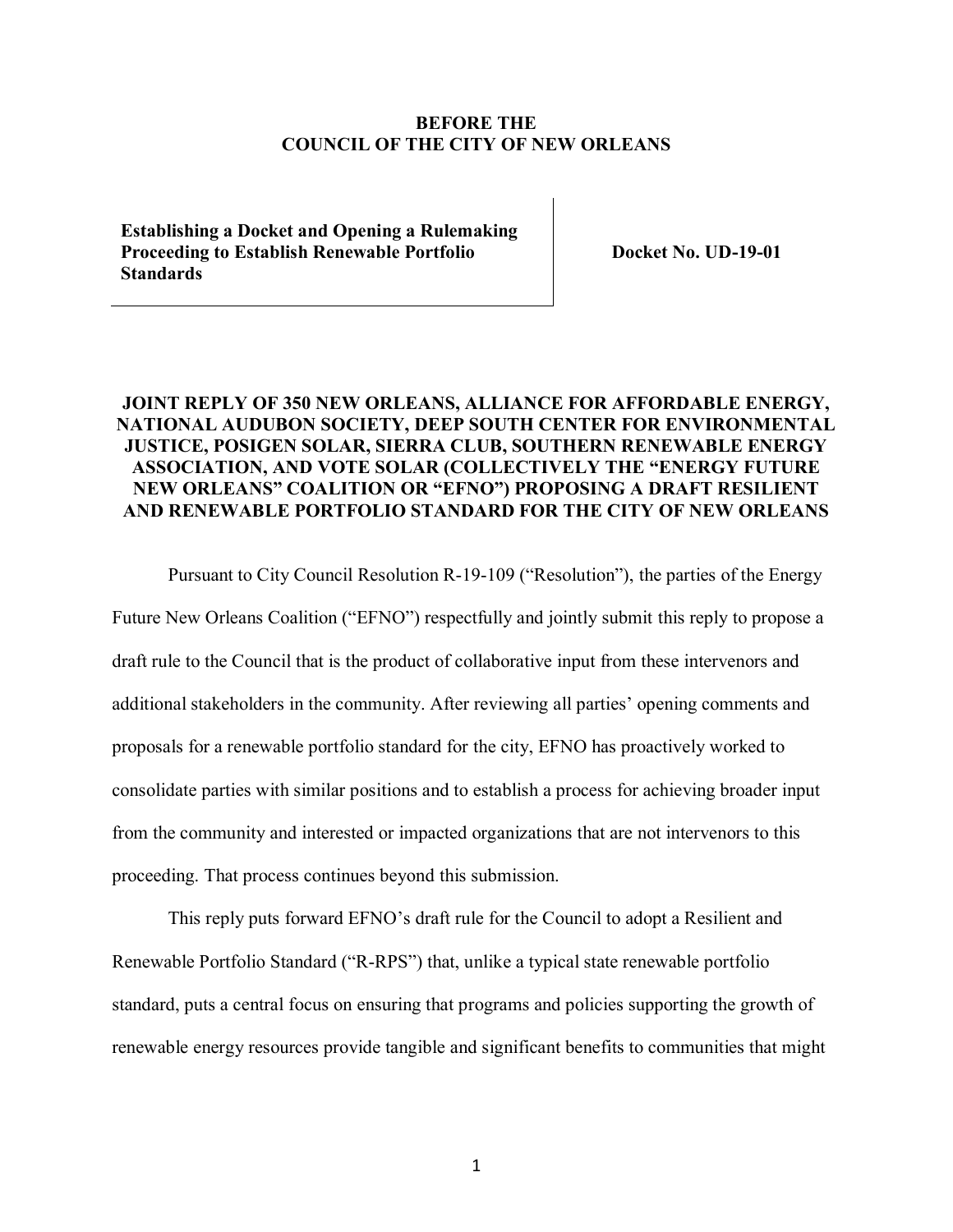otherwise be left out of this type of economic transformation.<sup>1</sup> It is a central pillar of the R-RPS to provide economic opportunity for low-income communities in New Orleans, through programs that produce bill savings and new local workforce opportunities in the energy services industry, and to ensure that the costs and benefits of the program are equitably shared. For example, the draft R-RPS outlines mechanisms to ensure Disadvantaged Business Enterprises are part of the market transformation, describes structures to set goals for distributed resources in Orleans Parish, and provides a path forward to create a Public Purpose Fund, something like Washington DC's successful Sustainable Energy Trust Fund, to enable low-income participation in clean energy programs. Also at the core of the program design is the desire to achieve an electric system in New Orleans that is more resilient, by hardening critical infrastructure with stand-alone microgrids and providing opportunities for customers to install and utilize resilient renewable energy resources that can provide emergency power during outage conditions and valuable grid services to the utility during ordinary operating conditions. These twin pillars fit the demands specific to New Orleans in a way that will provide a shining example to the rest of the country and the world of how a city at the front edge of the climate crisis can take action to address the root cause and to provide defense and mitigation against increasingly more severe weather events.

While the draft R-RPS rule represents the joint reply submission of all members of EFNO, many individual intervenor members will submit reply comments that represent the individual party's response to other specific intervenors. This joint reply is done for the

<sup>&</sup>lt;sup>1</sup> The Draft R-RPS Rule is attached as "Appendix A." A high-level explanation of the rule is attached as "Appendix B."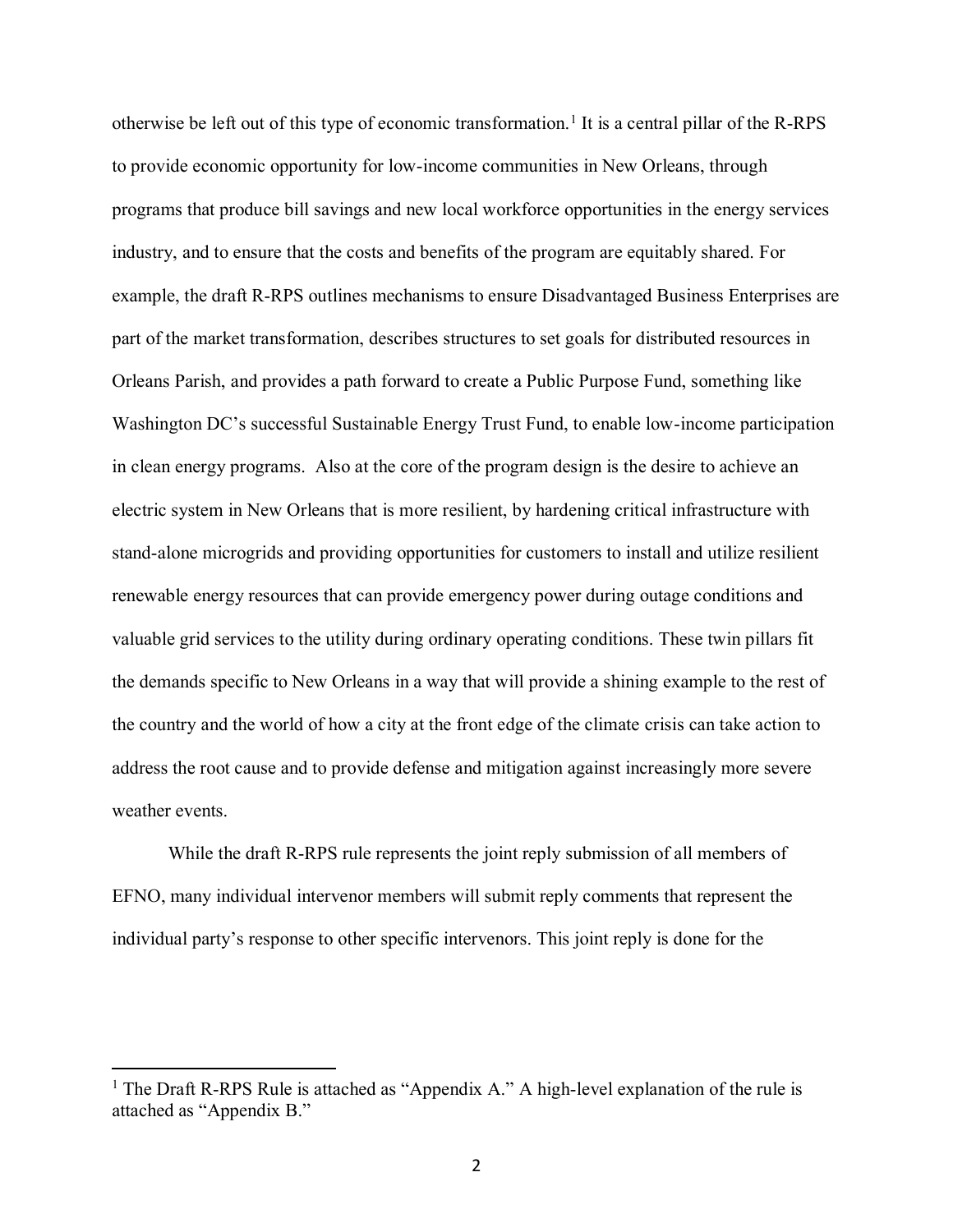convenience of the Council and parties, in lieu of each EFNO member submitting an appendix containing the draft rule.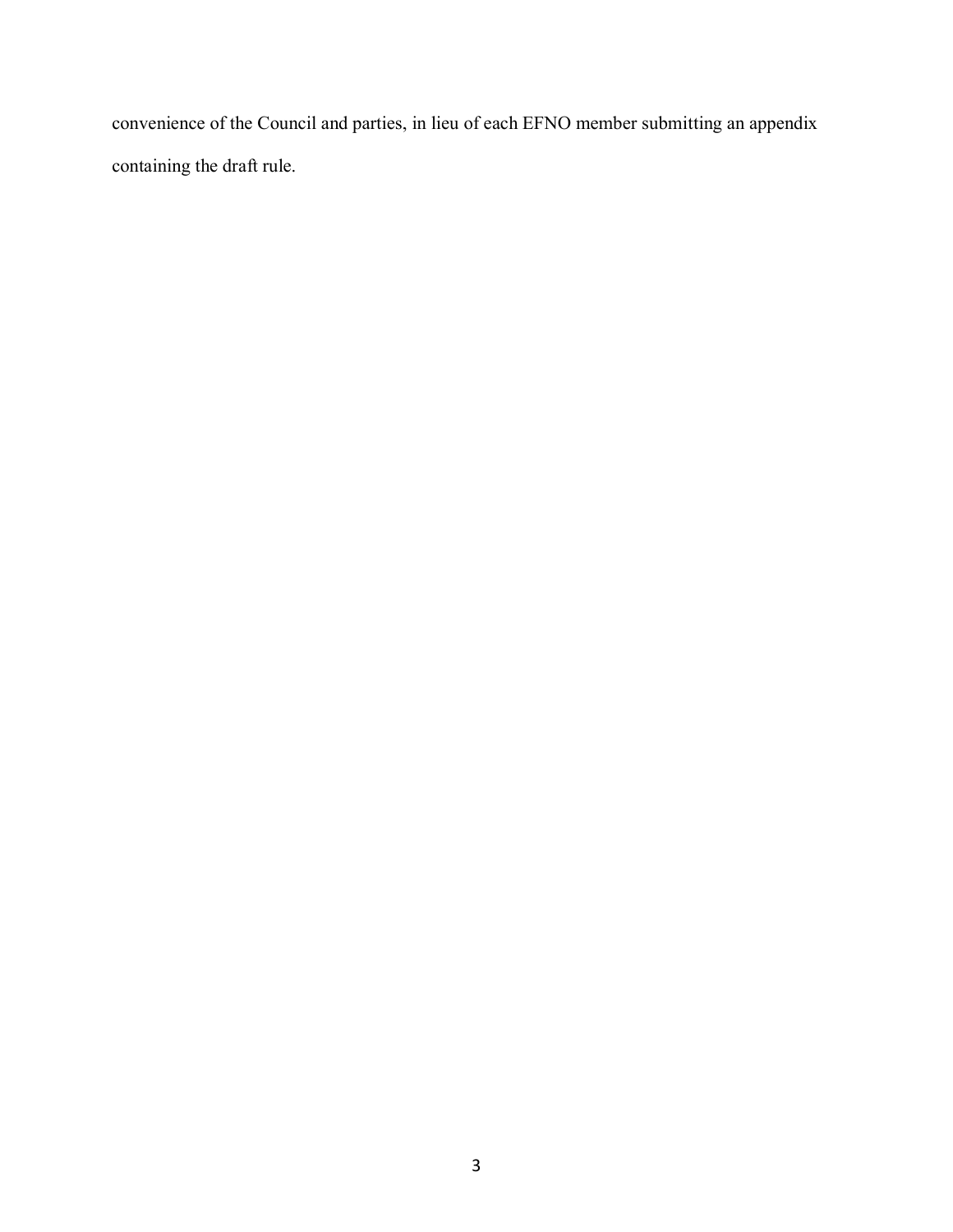Respectfully Submitted this 15th day of July, 2019,

BY:

| Logan A. Burke                               | Andy Kowalczyk                         |  |  |
|----------------------------------------------|----------------------------------------|--|--|
| /S/Logan A. Burke                            | /S/ Andy Kowalczyk                     |  |  |
| Alliance for Affordable Energy,              | 350 New Orleans, Just Transition Group |  |  |
| <b>Executive Director</b>                    | 1115 Congress St                       |  |  |
| 4505 S. Claiborne Ave.                       | New Orleans, LA 70117                  |  |  |
| New Orleans, LA 70125                        | Email: a.kowalczyk350no@gmail.com      |  |  |
| Email: <i>Logan@all4energy.org</i>           | Tele: (415) 676-1047                   |  |  |
| Tele: (504)208-9761                          |                                        |  |  |
| /s/ Beverly Wright                           | /S/ Karen J. Profita                   |  |  |
| <b>Beverly Wright</b>                        | Karen J. Profita                       |  |  |
| Deep South Center for Environmental Justice, | Vice President                         |  |  |
| <b>Executive Director</b>                    | National Audubon Society/Audubon       |  |  |
| 9801 Lake Forest Blvd.                       | Louisiana                              |  |  |
| New Orleans, LA 70127                        | 5615 Corporate Blvd., Suite 600B       |  |  |
| Email: beverlyw@dscej.org                    | Baton Rouge, LA 70808                  |  |  |
| Phone: 504-510-2943                          | Email: KProfita@Audubon.org            |  |  |
|                                              | Phone: (225) 768-0820                  |  |  |
|                                              |                                        |  |  |
| /s/ Beth Galante                             | /s/ Cherelle Blazer                    |  |  |
| <b>Beth Galante</b>                          | <b>Cherelle Blazer</b>                 |  |  |
|                                              |                                        |  |  |
| PosiGen, Senior VP of Business Development   | Sierra Club Beyond Coal Campaign       |  |  |
| 819 Central Ave. Suite 210 • New Orleans •   | Representative for Louisiana           |  |  |
| $LA \cdot 70121$                             | Sierra Club                            |  |  |
| Email: bgalante@posigen.com                  | 1240 N. Claiborne Ave                  |  |  |
| Tele: 504.293.4819                           | New Orleans, Louisiana 70116           |  |  |
|                                              | Email: cherelle.blazer@sierraclub.org  |  |  |
|                                              | Tele: (214) 604-0425                   |  |  |
| /S/ Simon Mahan                              | /S/ Thadeus B. Culley                  |  |  |
| Simon Mahan                                  | Thadeus B. Culley                      |  |  |
| Southern Renewable Energy Association,       | Vote Solar, Regional Director          |  |  |
| <b>Executive Director</b>                    | 1911 Ephesus Church Rd                 |  |  |
| Email:simon@southernwind.org                 | Chapel Hill, NC 27517                  |  |  |
| Tel: 337-303-3723                            | Email: $\text{thad}(a)$ votesolar.org  |  |  |
|                                              | Tele: (504) 616-0181                   |  |  |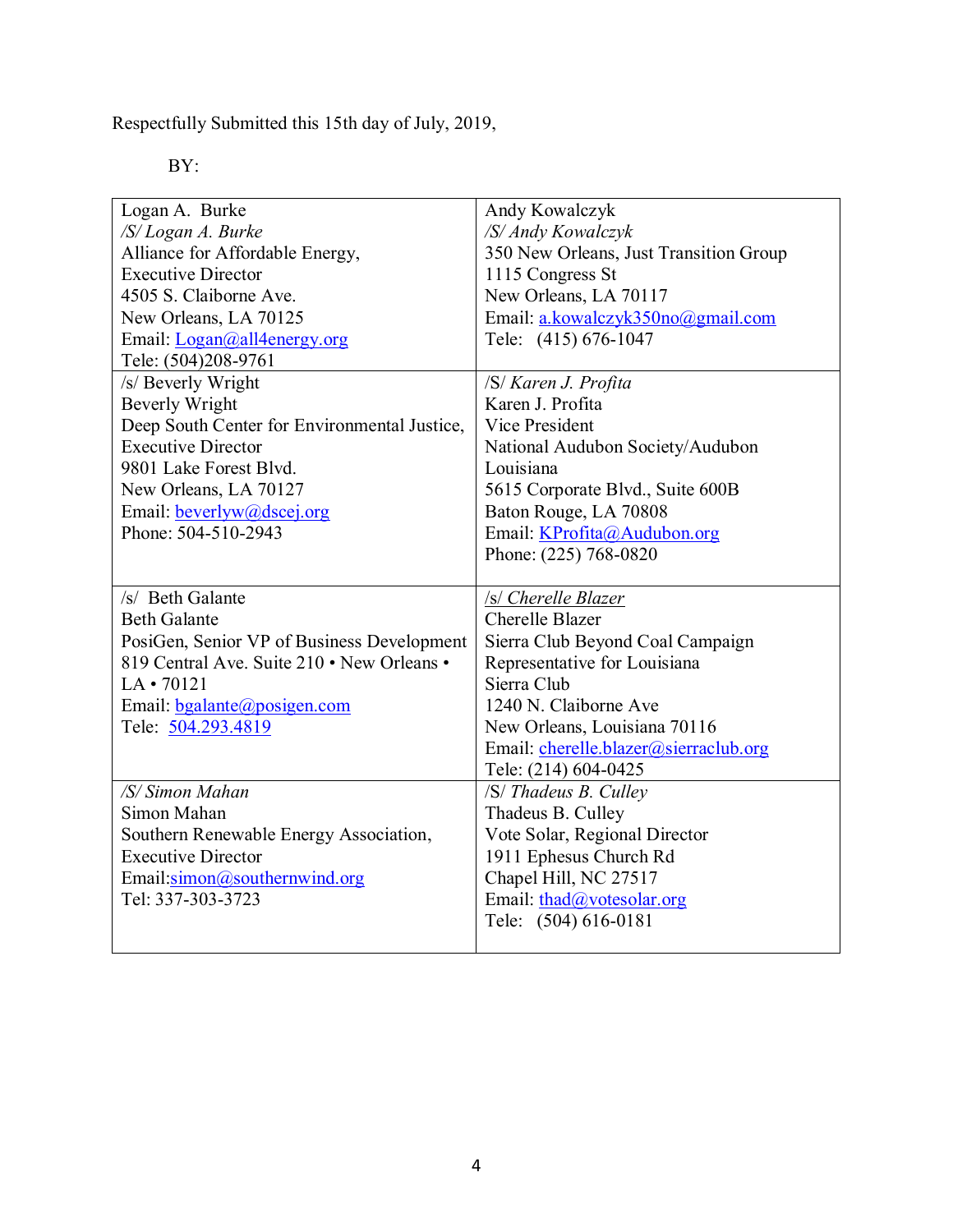### **CERTIFICATE OF SERVICE**

I hereby certify that I have on this day caused to be served by electronic mail, or by U.S. Mail where no electronic mail service is possible, a true and correct copy of the "**JOINT REPLY OF 350 NEW ORLEANS, ALLIANCE FOR AFFORDABLE ENERGY, NATIONAL AUDUBON SOCIETY, DEEP SOUTH CENTER FOR ENVIRONMENTAL JUSTICE, POSIGEN SOLAR, SIERRA CLUB, SOUTHERN RENEWABLE ENERGY ASSOCIATION, AND VOTE SOLAR (COLLECTIVELY THE "ENERGY FUTURE NEW ORLEANS" COALITION OR "EFNO") PROPOSING A DRAFT RESILIENT AND RENEWABLE PORTFOLIO STANDARD FOR THE CITY OF NEW ORLEANS** on all parties listed on the official service list for Docket No. UD-19-01.

Dated this 15<sup>th</sup> day of July, 2019.

 $\alpha$ ga Utt d'alla

Logan A. Alliance for Affordable Energy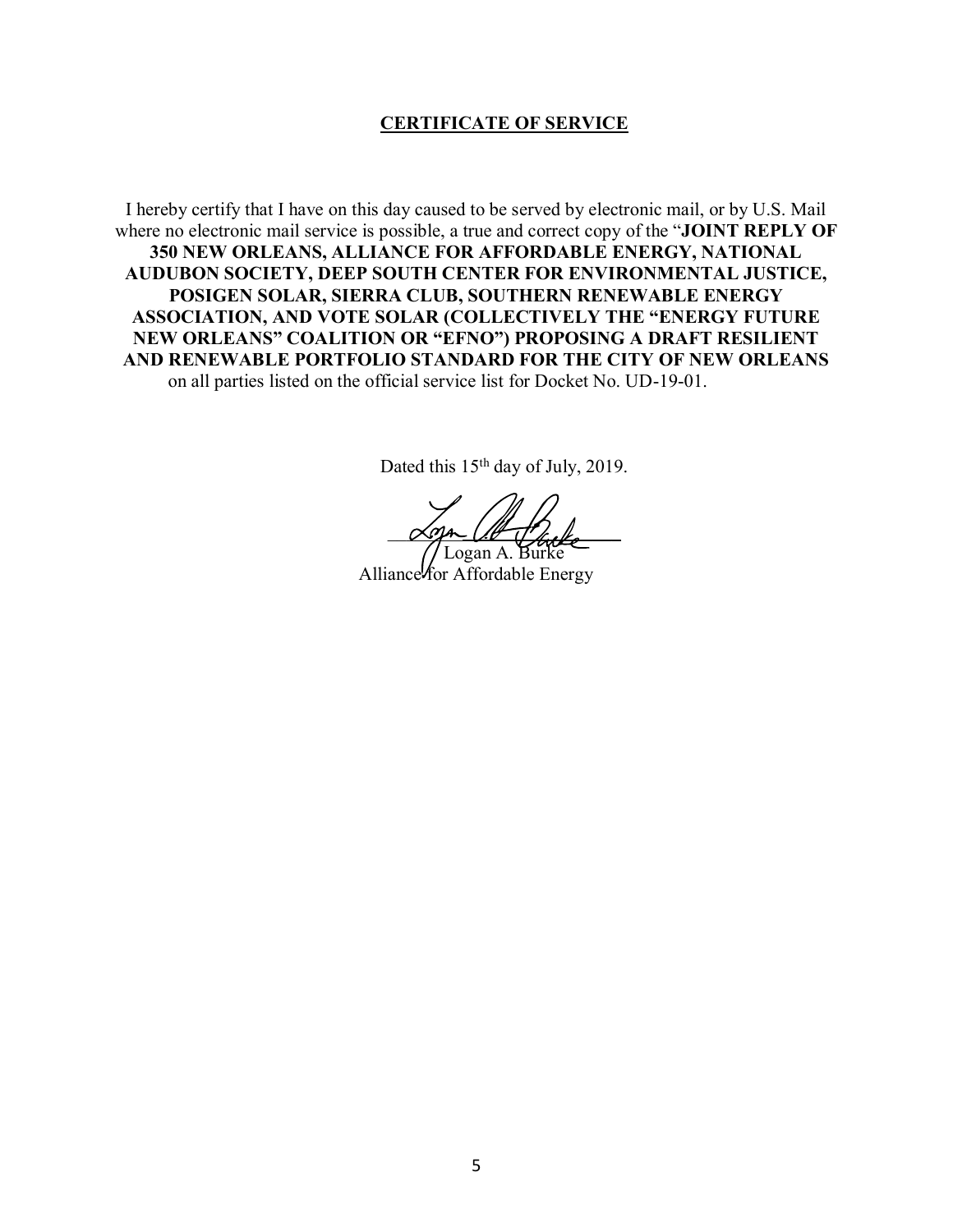# **Appendix A**

# Resilient and Renewable Portfolio Standard (R-RPS) Draft Rule Proposal by the Energy Future Orleans Coalition

### **Section 1. Purpose**

It is the intent of the Resilient and Renewable Portfolio Standard ("R-RPS") to:

1. Strengthen New Orleans through a focus on energy resilience and local energy resources;

2. Ensure that the benefits of renewable energy are equitable, accessible, and affordable for all residents;

3. Provide new economic opportunities to underserved communities by expanding and diversifying the energy workforce and enabling programs that reduce energy cost burdens on low-income residents; and

4. Attract and retain companies and industries that value ready access to renewable energy resources.

### **Section 2. Definitions**

"Beneficial Electrification" means any program or process that replaces direct fossil-fuel use as a source for power and heat with electricity in a way that reduces overall emissions and energy costs, including but not limited to charging infrastructure supporting electrification of motor vehicles, electrification of home and commercial appliances that use natural gas, and electrification of municipal and commercial operations that currently rely on fossil-fuel use to power equipment.

"Community or Shared Solar Program" means a program that encompasses facilities, entities, and requirements implemented by the Council's Community Solar Rules under Resolution R-19- 111 and any future Council actions modifying those rules.

"Council" refers to the Council of the City of New Orleans.

"Customer" means a retail electric customer account holder of the electric utility.

"Electric Utility" refers to the utility providing electric service to customers in the City of New Orleans and regulated by the Council.

"Equity" means fair access to resources and opportunities, addressing and avoiding racial, economic and environmental disparities stemming from traditional energy systems with solutions that benefit systemically disadvantaged communities and customers.

"Low-Income Customer" means a Customer whose gross annual household income is at or below 200% the Federal Poverty Level, as eligibility is defined in the Council's Energy Smart program.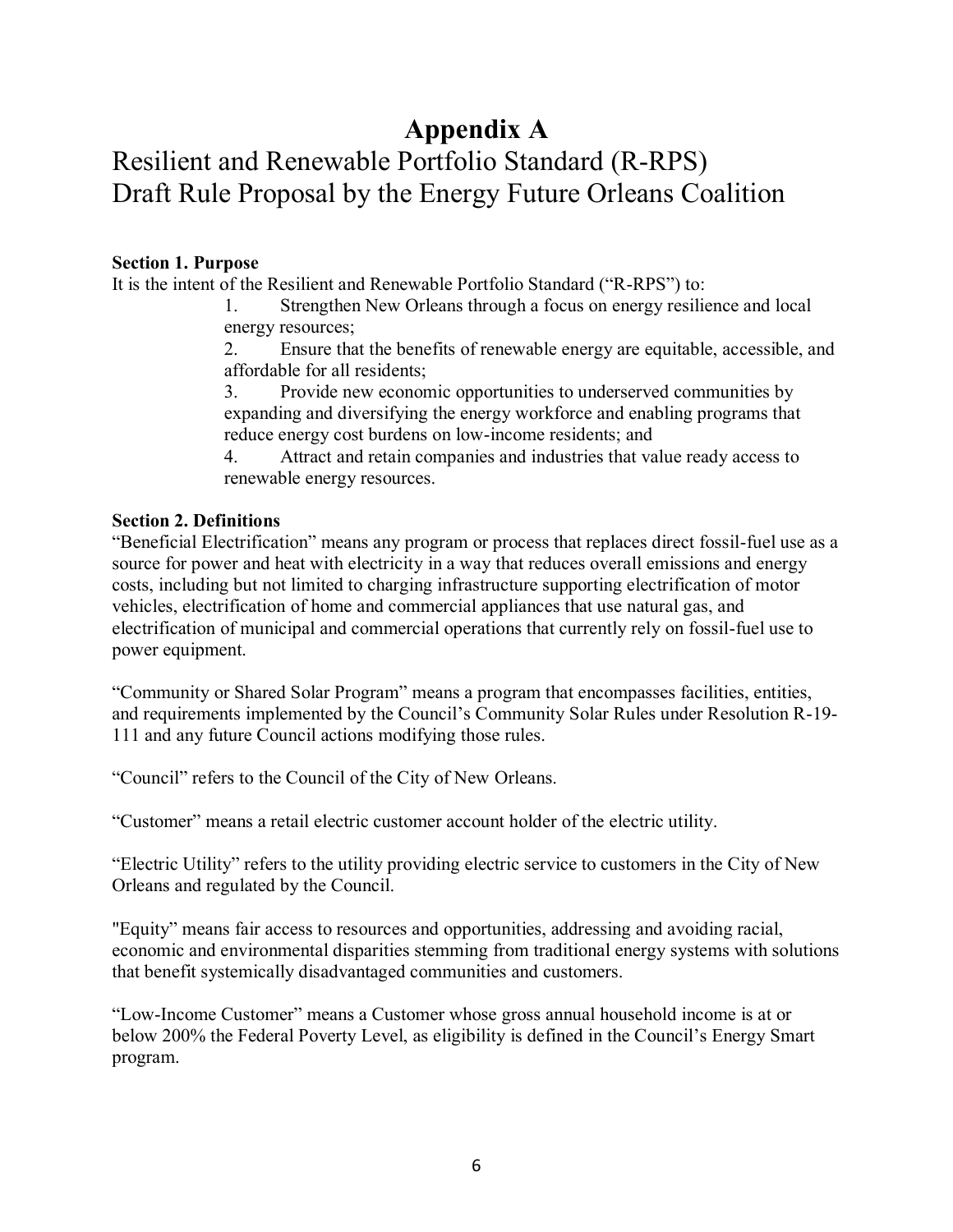"M-RETS" means the Midwest Renewable Energy Tracking System, a web-based system used by power generators, utilities, marketers, and qualified reporting entities. M-RETS registers projects in all states and provinces across North America. M-RETS tracks Renewable Energy Certificates (RECs) and facilitates REC transactions by issuing a unique, traceable digital certificate for every megawatt-hour (MWh) of renewable energy generated by registered units or imported into its system.

"Microgrid System" means a group of interconnected loads and renewable or resilient energy resources within clearly defined electrical boundaries that acts as a single controllable entity with respect to its interaction with the electric utility's grid and is able to operate in parallel to the electric utility in a grid-connected mode and to operate in an island-mode that electrically isolates the entity from the electric utility's grid.

"MISO-Connected Renewable Energy Resource" means a renewable energy resource that is first put into service on or after January 1, 2020 and is interconnected to transmission-level voltage within the Midwest Independent System Operator's footprint.

"NEM Rules" means the New Orleans Net Energy Metering Rules as adopted by Council Resolution No. R.07-132.

"R-RPS" means the Resilient and Renewable Portfolio Standard.

"Renewable Energy Certificate" or "REC" means a certificate representing an exclusive contractual right to the full set of non-energy attributes, including any and all credits, benefits, emissions reductions, offsets, and allowances, howsoever entitled, directly attributable to a specific amount of electric energy generated from a renewable energy resource. One REC results from one megawatt-hour (MWh) of electric energy generated from a renewable energy resource.

"Renewable Energy Resource" means a generating facility that relies on solar photovoltaic and solar thermal resources, wind resources, run-of-the-river hydroelectric resources, geothermal resources, or tidal and wave energy resources to generate electricity.

"Resilient Energy Resource" means a renewable energy resource and any enhancement or addition to that facility, including but not limited to energy storage devices, automation controls, and advanced inverters, which allow the renewable energy resource to operate in island-mode during electrical outages to provide emergency power to onsite facilities or facilities on a microgrid, and to operate in parallel with the electric utility's grid under normal conditions to supply some combination of electric power, frequency regulation, or other ancillary services to the electric utility's grid according to the dispatch orders or defined operational conditions of the grid operator.

"Retail Compliance Load" means the total jurisdictional retail sales for an electric utility during an annual period.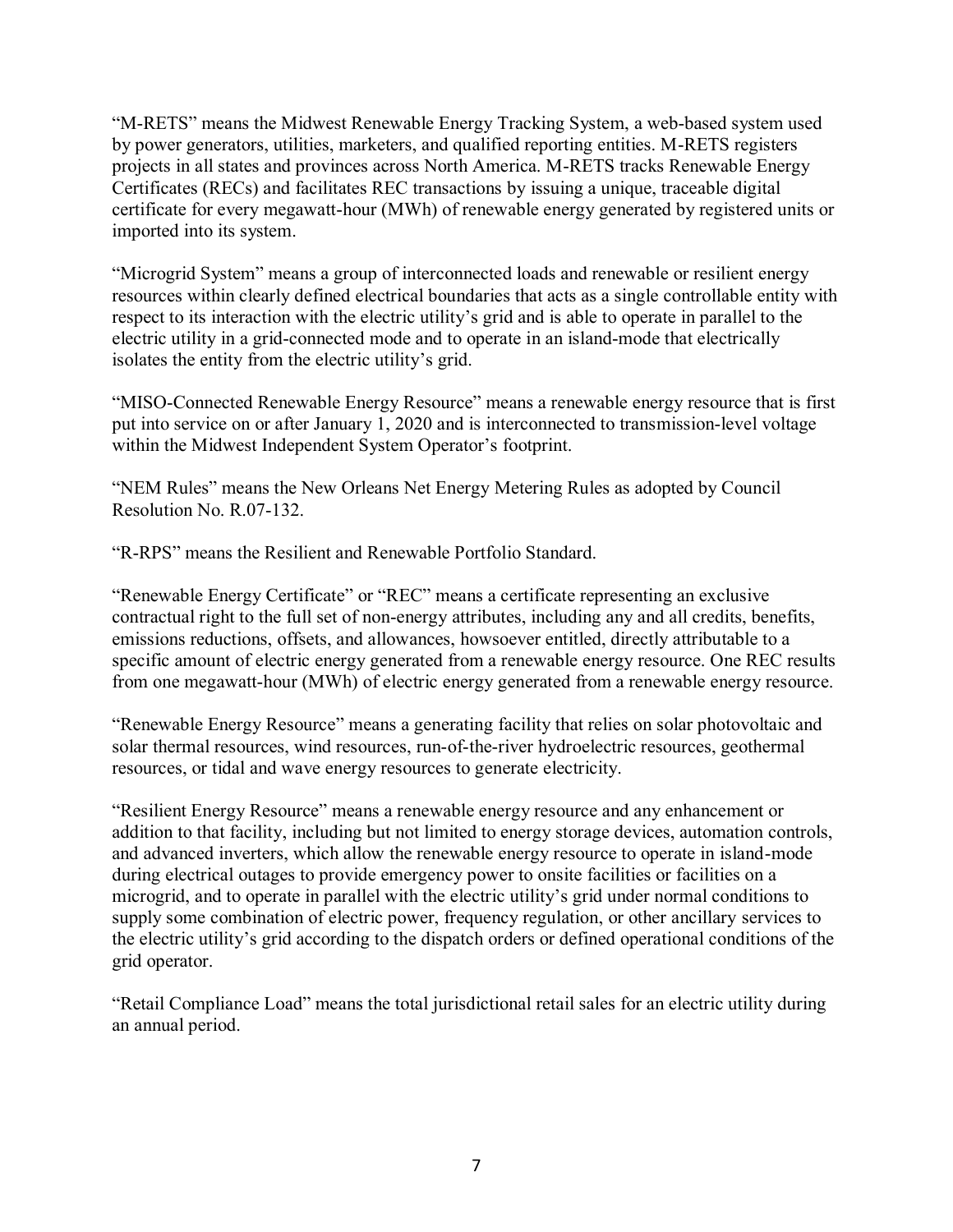"Tier 1 Resource" means any resilient energy resource that is interconnected to distribution-level voltage within the electric utility's service territory and any renewable energy resource that is operated as part of a microgrid system.

"Tier 2 Resource" means any renewable energy resource that is interconnected to distributionlevel voltage within the utility's service territory that is not a Tier 1 resource.

"Tier 3 Resource" means a MISO-connected renewable energy resource or any other renewable energy resource that is first put into service on or after January 1, 2020 and deliverable to the electric utility.

## **Section 3. Renewable and Resilient Energy Portfolio Standard**

A. **Integrated Resource Plan Requirements for R-RPS Compliance.** An electric utility's Integrated Resource Plan must examine alternative accelerated economic retirement dates for utility-owned or procured fossil-fuel fired generation. This includes financial analysis of any fossil power plant that would have any debt after being fully depreciated by 2040.

1. Alternative accelerated retirement dates shall be five years and ten years prior of the expected useful life of a generation unit, or prior to the announced retirement date.

2. Accelerated retirement dates shall be compared against an IRP "base case."

3. In the accelerated retirement date sensitivity runs, an electric utility is prohibited from replacing retired capacity or expired contracts associated with fossil-fuel generating plants with new fossil-fuel generating plants.

4. Integrated Resource Plans should take into account the impacts of Tier 1 and Tier 2 resources on transmission and distribution planning, including the plans to harden or modernize the grid, and identify opportunities for Tier 1 or Tier 2 resources to defer or avoid planned distribution and transmission investments.

B. **Compliance requirements**. An electric utility must meet the specified percentage of retail compliance load with generation from renewable energy resources for each target year and maintain that minimum compliance portfolio level for each year thereafter:

- 1. 20% of retail compliance load by 2023;
- 2. 25% of retail compliance load by 2025;
- 3. 40% of retail compliance load by 2029;
- 4. 55% of retail compliance load by 2033; and
- 5. 100% of retail compliance load by 2040.

All compliance requirements, including the composition requirement for Tier 1 and Tier 2 resources in subsection C, must be independently verified and tracked via an internetbased, publicly accessible RPS dashboard on the electric utility's website. The electric utility shall provide an annual compliance filing with the Council to demonstrate that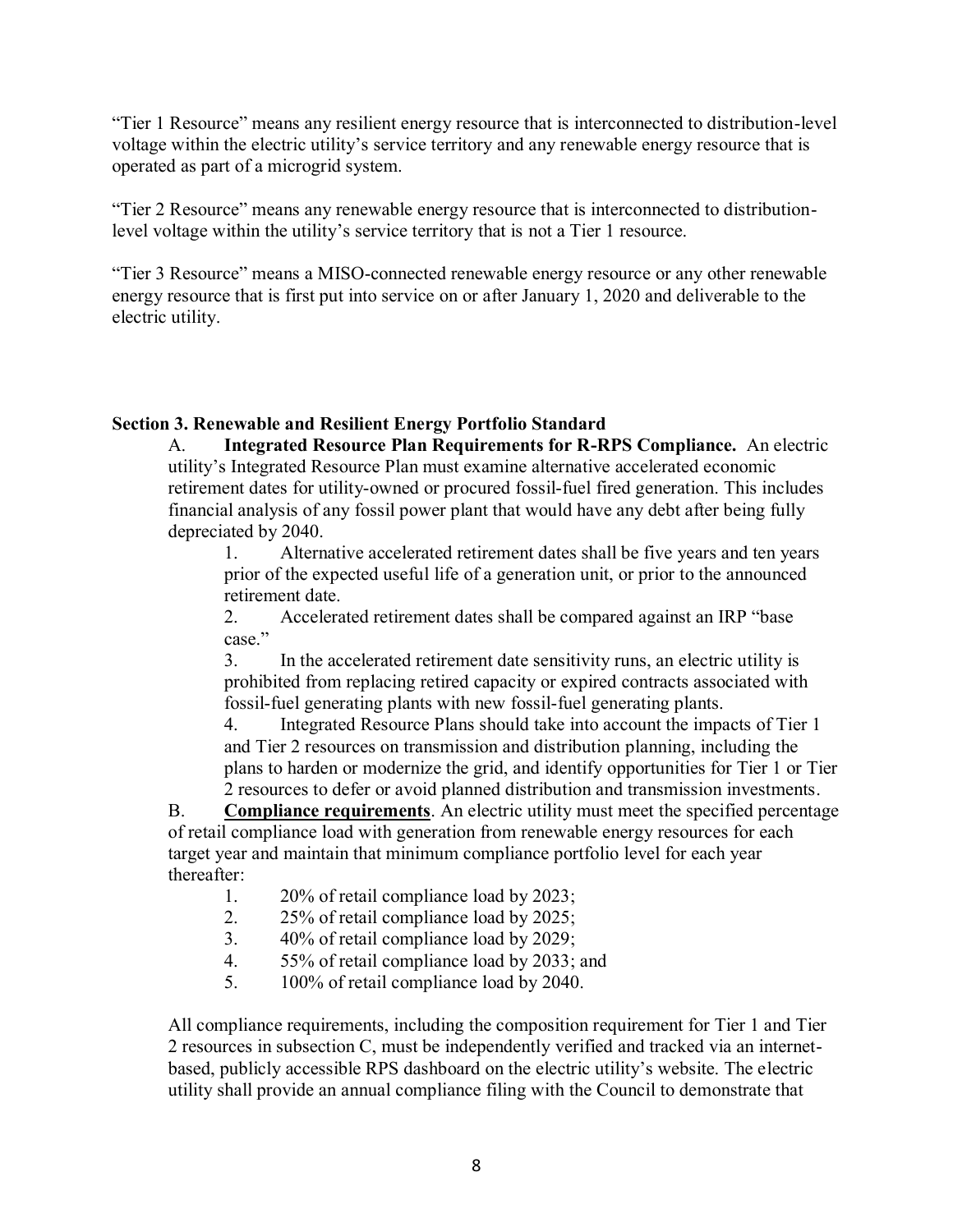minimum compliance requirements have been achieved and to present an action plan to remediate any deficiency in a timely manner.

C. **Compliance portfolio composition requirements**. The compliance portfolio may be satisfied by any combination of Tier 1, Tier 2, and Tier 3 resources, so long as the compliance portfolio:

1. Meets at least 10% of the minimum compliance portfolio requirements in subsection B of this Section with Tier 1 resources by the compliance year 2025 and thereafter;

2. Meets at least 30% of the minimum compliance portfolio requirements in subsection B on this Section with a combination of Tier 1 and Tier 2 resources by the compliance year 2025 and thereafter; and

3. Meets at least 10% of the minimum compliance portfolio through a combination of Tier 1 and Tier 2 resources by the compliance year 2025 and thereafter that are utilized or operated for the direct financial benefit of lowincome customers by providing bill savings.

# **Section 4. Resilient Energy Resources (Tier 1 Resources)**

A. **Customer-sited behind-the-meter resources.** Resilient energy resources that are located on the retail customer's side of the electric utility's meter and are configured to be used, at least in part, to offset part or all of the customer's own retail electric load shall be counted toward Tier 1 requirements provided that:

1. such resilient energy resources are participating in a Council-approved demand response program or any other program that is developed to allow the electric utility to dispatch energy, capacity, ancillary services, or provide other grid support functions from the resilient energy resource in exchange for just and reasonable compensation to the owner or operator of the facility for use of and use-related degradation of the equipment;

2. in the event of an outage of the electrical grid, the resilient energy resource is capable of disconnecting and isolating or islanding from the electric utility's electric grid and is allowed to provide up to 100% of its available energy storage and onsite generating capacity to serve behind-the-meter loads during outage events; and

3. the renewable energy resource is separately metered by a production meter and registered with M-RETS for purposes of creating RECs.

## B. **Grid-connected renewable energy resources that are part of a microgrid**

**system.** Renewable energy resources that are located on the electric utility's side of the retail electric meter and operated as part of a microgrid system shall be eligible to be counted as a Tier 1 resource provided that the renewable energy resource is separately metered and registered with M-RETS and any generation from non-renewable energy resources also operating on the microgrid is excluded from the measurement.

C. Within 180 days of the effective date of this rule, the Council will open a docket to develop programs, tariffs, and standard form power purchase agreements to implement this section.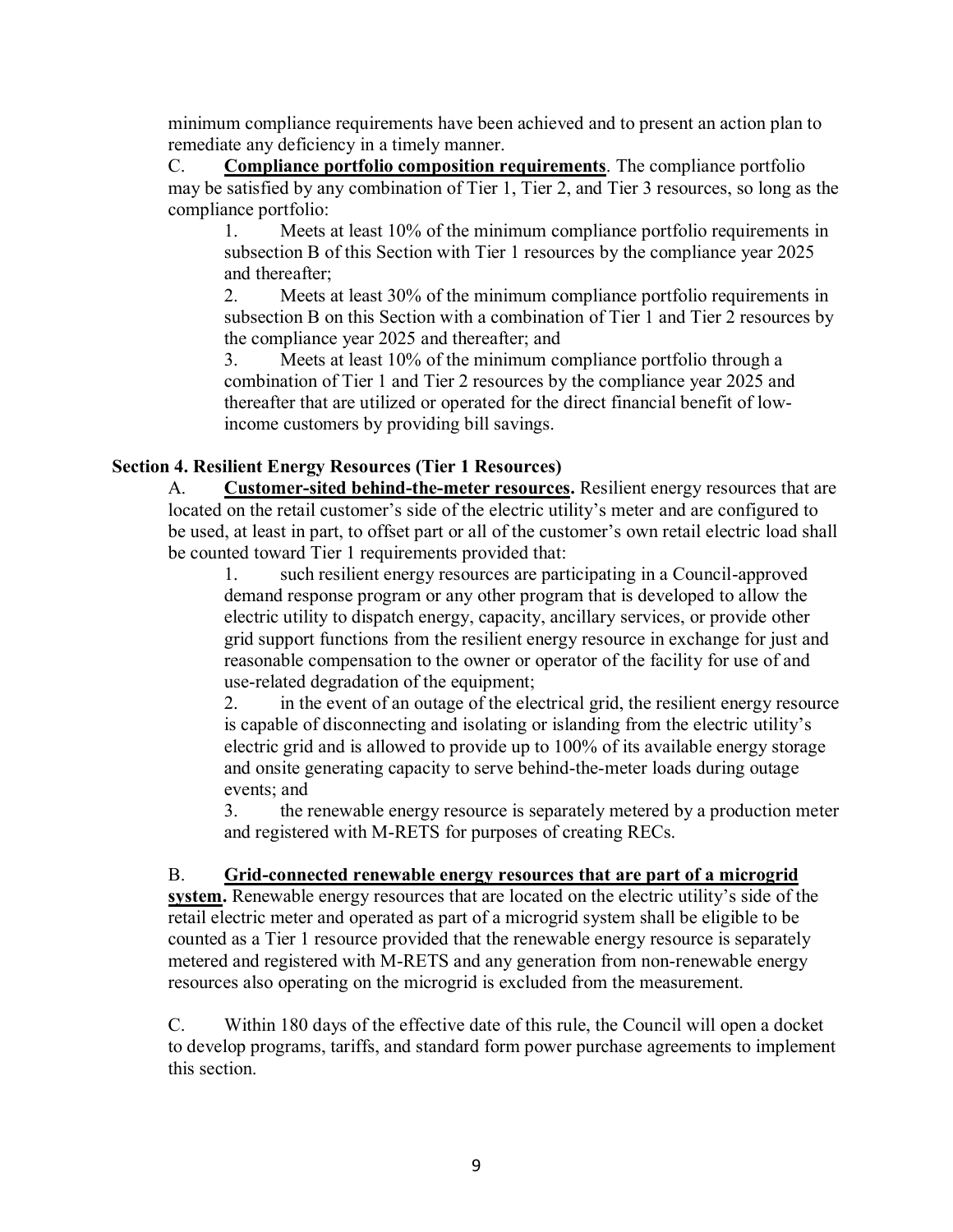1. For behind-the-meter resilient energy resource programs, the electric utility shall consult with the R-RPS community advisory group and adopt minimum Tier 1 targets for participation of households with a gross annual household income of less than 50% of Area Median Income.

2. For all resilient energy resource programs, the electric utility shall propose, in consultation with the R-RPS community advisory group, to develop additional financial incentives, grants, and rebates, assignable to a third-party provider, to support the development and utilization of Tier 1 Resources for lowincome customers dependent on electrically-powered medical devices, government buildings, hospitals, universities, publicly-funded K-12 schools, grocery stores, municipally-operated pumping stations, affordable housing developments, qualifying low-income single-family dwellings, or any other critical infrastructure that promotes community resiliency and public safety during prolonged outages of the electric utility's transmission or distribution systems. Any financial supports provided by the Council to encourage development of resilient energy resources must take into account the need for geographic and socio-economic diversity in the deployment of projects and the need for projects to result in tangible economic, environmental, health, and safety benefits for participating low-income households and communities. The R-RPS community advisory group shall identify geographic zones for which the electric utility shall provide for equitable distribution of total publicly-funded financial supports or incentives for Tier 1 Resources.

3. Tier 1 resource programs shall promote modernization of the electric utilities grid by incorporating customer-sited resources that are programmable or dispatchable by the electric utility to improve system reliability, power quality, and to better integrate higher penetrations of renewable energy resources on the grid.

4. Tier 1 resource programs shall allow third-party installations and leveraging of private, non-ratepayer investments to mitigate the total cost of Tier I resources on New Orleans' ratepayers.

### **Section 5. Customer Program Resources (Tier 2 Resources)**

A. An electric utility shall not treat customer use of onsite or offsite renewable energy resources pursuant to a program in this section as a purchase of electricity from the customer, including kilowatt-hour bill credits associated with net energy metering and community or shared solar that are used to offset participating customers' retail purchases of electricity from the electric utility.

B. An electric utility shall be granted the renewable energy certificates associated with all generation by renewable energy resources created from customer programs pursuant to this section where the owner or operator has opted not to register with M-RETS and such registration by the electric utility can be achieved at a reasonable cost. For net energy metering facilities, which have not individually been registered through M-RETS by the owner or operator of the facility, the electric utility shall seek Council approval of a methodology for calculating and estimating a REC equivalent for renewable energy resources engaged in net energy metering. The net energy metering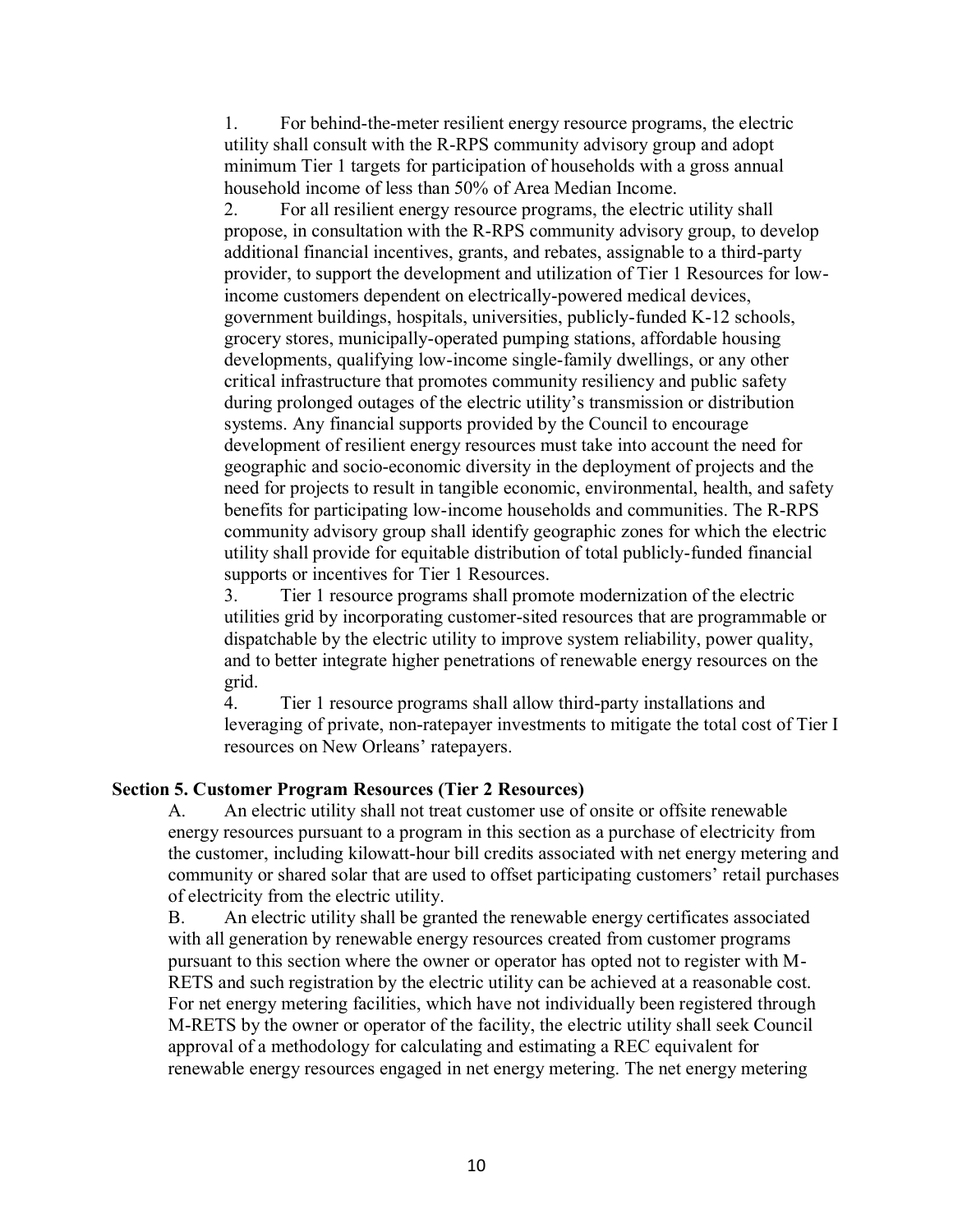REC equivalent may be used to satisfy both Tier 2 and overall portfolio requirements but may not be used for any other purpose.

C. An electric utility shall be allowed to estimate reductions in compliance load achieved by utility-funded energy efficiency and demand response programs that are approved after January 1, 2020. The electric utility shall seek Council approval of a methodology of calculating a REC equivalent in filing its initial compliance plan or in any subsequent application as needed to update that plan. The energy efficiency and demand-response REC equivalents generated in excess of the Council's savings goals may be used to satisfy both Tier 2 and overall portfolio requirements but may not be used for any other purpose.

## D. The following customer programs are eligible to be counted under Tier 2:

- 1. Net energy metering;
- 2. Community Solar with virtual net metering;

3. Council-approved, utility-funded energy efficiency programs and demandresponse programs; and

4. Any non-Tier 1 resource program that supports the utilization of renewable energy resources, demand response, or energy efficiency for the direct financial benefit of low-income customers residing in single-family homes or multi-family affordable housing.

### **Section 6. MISO-Connected or Deliverable Renewable Energy Resources (Tier 3 Resources)**

A. The electric utility may procure renewable energy resources, bundled with certified RECs, as a Tier 3 resource. RECs must be retired against compliance accounts.

## **Section 7. Renewable Energy Certificates**

A. **Registration of Renewable Energy Certificates.** All Tier 1, Tier 2, and Tier 3 RECs must be registered through M-RETS and retired against compliance accounts. REC equivalents for Tier 2 Resources do not need to be registered with M-RETS to count toward R-RPS compliance, but may not be used for any other purpose other than R-RPS compliance.

B. **Banking of Renewable Energy Certificates.** An electric utility may not carry over RECs for a period more than one year past the date of creation. RECs must be retired against compliance accounts in the compliance year that they were created.

### **Section 8. Net Energy Metering**

A. Customers that opt to participate in the net energy metering program shall have the right to continue receiving service under the net metering tariff and NEM rules in effect at the time they apply for net energy metering service for a period of at least twenty years. At any time during that period, the customer may transfer to any other alternative tariffs or programs for customer-sited renewable energy resources offered by the utility and approved by the Council.

B. Customer-generator facilities shall not be required to pay additional or separate charges for electric service that would not apply to the customer if the customer were not a customer-generator and shall be guaranteed the right to remain on the rate schedule that would apply if the customer was not a customer-generator. Nothing limits a customer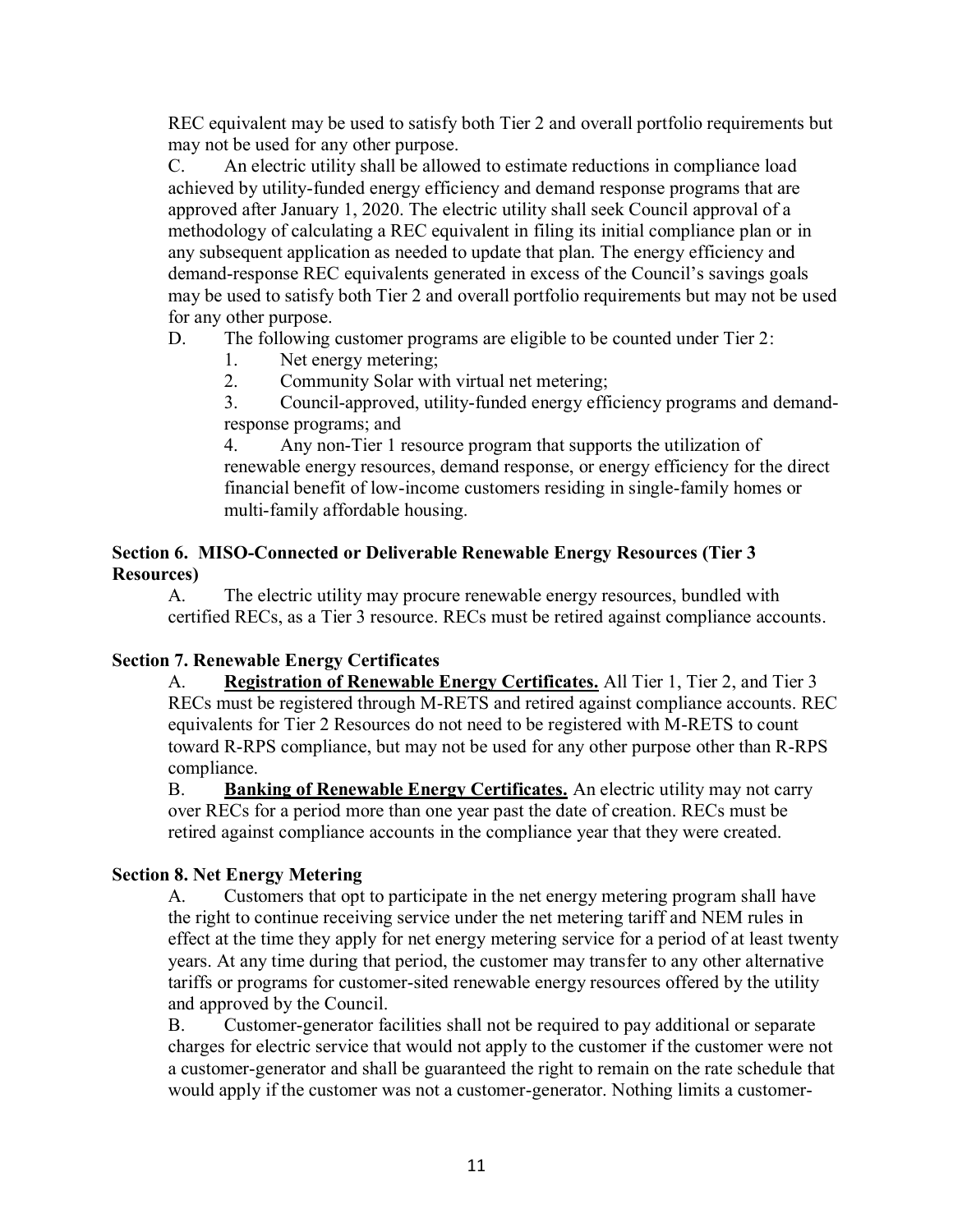generator's ability to opt-in to a voluntary rate schedule or alternative programs for customer-sited renewable energy resources.

## **Section 9. Community or Shared Solar Programs**

By January 2021, the R-RPS Advisory Group shall make recommendations regarding the Council's existing Community or Shared Solar rules and whether additional programs or actions are required to:

- 1. Promote community ownership of community or shared solar projects;
- 2. Promote job training in socially and economically disadvantaged communities;

3. Expand easy access to Community or Shared Solar to renters and apartment dwellers;

- 4. Meet the needs of large commercial or industrial customers; and
- 5. Meet the needs of city, parish, state, or federal governmental agencies located within the service territory of the electric utility.

Any such recommendations accepted or implemented in modified form by the Council shall be incorporated in the electric utility's resource and infrastructure planning and plan development.

# **Section 10. Beneficial Electrification**

The electric utility may count the known and measurable increase in retail electric sales that is directly attributable to beneficial electrification of conversion of Sewerage & Water Board fossilfuel generators or from electric vehicle charging as a decrement to minimum compliance load in the compliance years 2023 through 2025.

## **Section 11. Resilient and Renewable Portfolio Standard Compliance Plan and Reports**

A. Within 30 days of adoption of this rule, the Council shall establish an R-RPS compliance docket and require the electric utility to file an initial compliance plan with the Council within 180 days of adoption of this rule.

B. On July 1 of each year, the Electric Utility must file a progress report detailing the progress toward the next portfolio compliance requirement, including a projection of ability to meet requirement and corrective actions to be taken to help meet the requirements.

C. All interested persons shall have the right to intervene and the opportunity to provide comment.

# **Section 12. Local and Diversity Hiring Requirement for Tier 1 and Tier 2 Resources**

A. By January 1, 2021, the R-RPS community advisory group shall work with the Office of Supplier Diversity to develop a certification for vendors of renewable energy resources and related services that can demonstrate:

1. Fair wages and safe working conditions for employees relative to national industry averages and standards;

2. A demonstrated commitment and process for hiring persons from socially and economically disadvantaged communities who have participated in a renewable energy or energy efficiency job-training program;

3. A commitment to local businesses and non-profits that serve low-income, socially and economically disadvantaged communities; and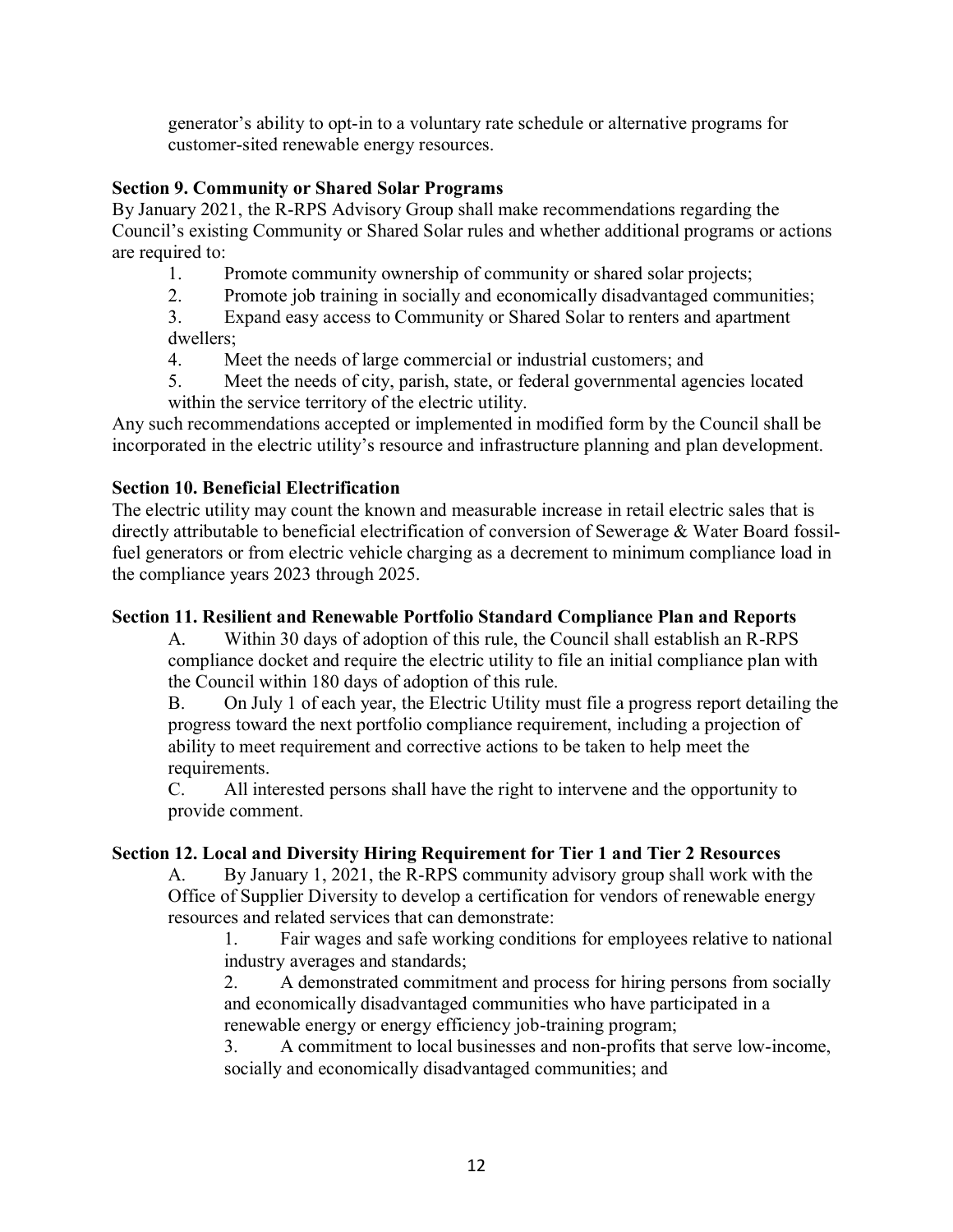4. A demonstrated commitment to the City of New Orleans' Disadvantaged Business Enterprise (DBE) Program and process for subcontracting with local DBE companies.

B. For utility-owned Tier 1 and Tier 2 Resources, the electric utility must certify in its annual compliance filing that all outside vendors that are used to install, construct, operate, manage, or maintain these utility-owned resources are certified with the Office of Supplier Diversity under this Section.

C. The Council may condition participation in resilient energy resource programs or the receipt of any third-party assignable rebates or direct incentives to customers provided through the electric utility on the use of vendors certified with the Office of Supplier Diversity under this Section.

## **Section 13. Utility Performance Incentives and Alternative Compliance Payments**

A. The electric utility may not treat any lost revenues associated with behind the meter use of a Tier 1 or Tier 2 resource by a retail electric customer as an incremental cost of meeting the minimum compliance portfolio requirement, but an electric utility may track and estimate such lost revenues for purposes of subpart C of this section.

B. An electric utility that fails to meet the minimum compliance portfolio requirement after 2023 must pay an alternative compliance payment into an R-RPS public purpose fund account for exclusive use to support programs for the benefit of lowincome customers. The electric utility may recover no more than 25% of the costs of alternative compliance payments in rates or other charges to customers. The alternate compliance payment will be calculated as follows:

1. For failure to meet Tier 1 carve-out requirements:

- i. \$300/REC in the compliance years 2025 through 2029;
- ii. \$225/REC in the compliance years 2030 through 2033;
- iii. \$150/REC in the compliance years 2034 through 2040; and
- iv. \$150/REC for all compliance years after 2040.

2. For failure to meet the combination of Tier 1 and Tier 2 carve-out requirements after Tier 1 requirements or alternative compliance payment obligations have been satisfied, Tier 2 alternative compliance payments shall be:

- i. \$200/REC in the compliance years 2025 through 2029;
- ii. \$150/REC in the compliance years 2030 through 2033;
- iii. \$100/REC in the compliance years 2034 through 2040; and
- iv. \$50/REC for all compliance years after 2040.

3. For failure to meet the overall minimum portfolio requirement after Tier 1 and Tier 2 requirements or respective alternative compliance payment obligations have been satisfied, the Tier 3 alternative compliance payment shall be:

- i. \$75/REC in the compliance years 2023 through 2029;
- ii. \$50/REC in the compliance years 2030 through 2033;
- iii. \$25/REC in the compliance years 2034 through 2040; and
- iv. \$15/REC for all compliance years after 2040.

C. By December 31, 2020, the Council shall establish a working group to investigate establishment of performance-related incentives for the electric utility for efficient or accelerated achievement of R-RPS compliance requirements.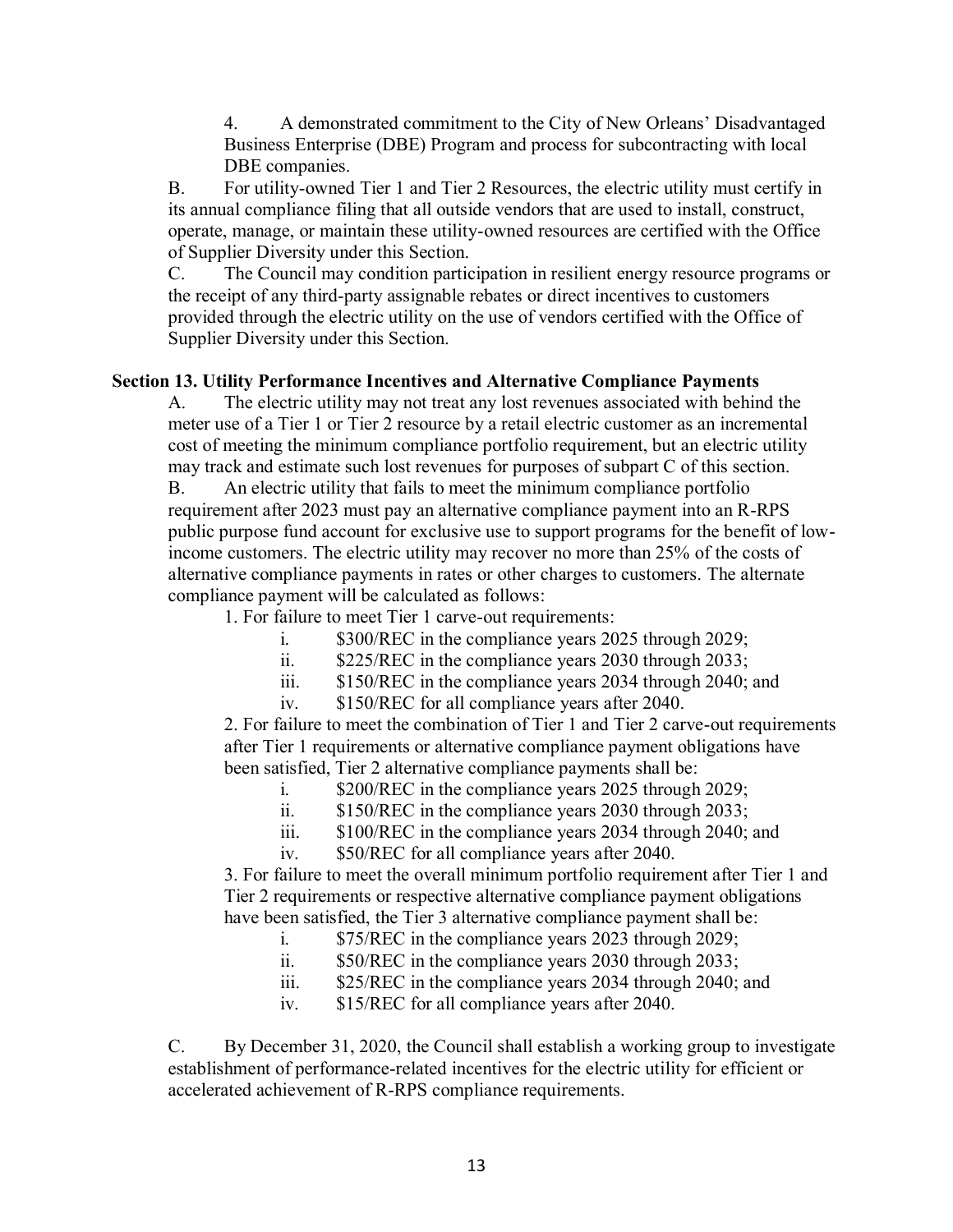### **Section 14. Cost Recovery and Cost Caps**

A. The electric utility may recover purchases of electricity and renewable energy certificates that do not exceed the electric utility's full avoided costs in the same manner as purchased power consistent with regulations adopted by the Council and the Federal Energy Regulatory Commission pursuant to the Public Utilities Regulatory Policies Act of 1978.

B. Any amounts paid for the purchase of bundled electricity and associated RECs in excess of the electric utility's avoided costs and all unbundled REC purchases by the electric utility shall be considered an incremental cost of the R-RPS and shall be recovered through a per customer monthly charge, not to exceed:

- 1. \$1 per month for residential customers
- 2. \$10 per month for small commercial customers
- 3. \$50 per month for large commercial and industrial customers

C. Any incremental costs that exceed what can be collected from customers pursuant to the cost caps in subsection B shall be treated as a regulatory asset and be amortized over at least a twenty-year period, subject to reasonable adjustments to reflect reasonable carrying costs of those balances.

D. Lost revenues or reduced retail sales to the electric utility associated with Tier 2 Customer Programs are considered a reduction to load and are not considered a purchase of electricity or RECs and shall not be counted as an incremental cost of the R-RPS.

E. Upon recommendation of the R-RPS community advisory group, the Council shall consider whether it is necessary to waive the recovery of incremental R-RPS costs from low-income households to advance the purpose of this rule while protecting lowincome customers from significant bill increases.

### **Section 15. Formation of an R-RPS Advisory Group**

A. By June 1, 2020 and for each three-year period thereafter, members of the Council and the Mayor shall each appoint one citizen to the R-RPS Advisory Group. City Council members must appoint persons that are not employed either directly or indirectly by the electric utility that reside within their district, provided that at-large City Council members and the Mayor may select persons that reside anywhere within the service territory of the electric utility providing distribution service. Each member of the R-RPS Advisory Group will serve a three-year term and may be reappointed to serve multiple terms.

B. The R-RPS Advisory Group may enact bylaws and rules of order for the conduct of its meetings and elect a chairperson, a secretary, and a treasurer. All meetings of the R-RPS Advisory Group shall be open to the public and shall be held at a place and time to accommodate traditional work schedules in order to maximize public opportunities for input. The R-RPS Advisory Group may determine the manner of public participation in meetings, but only duly-appointed advisory group members may vote on an official recommendation of the R-RPS advisory group to the City Council.

C. The R-RPS Advisory Group will propose an annual budget to the Utilities Committee not to exceed \$50,000 that will be dispersed annually by the electric utility and held in escrow by the Council until the funds are required by the R-RPS Advisory Group to cover administrative and operating costs. The R-RPS Advisory Group budget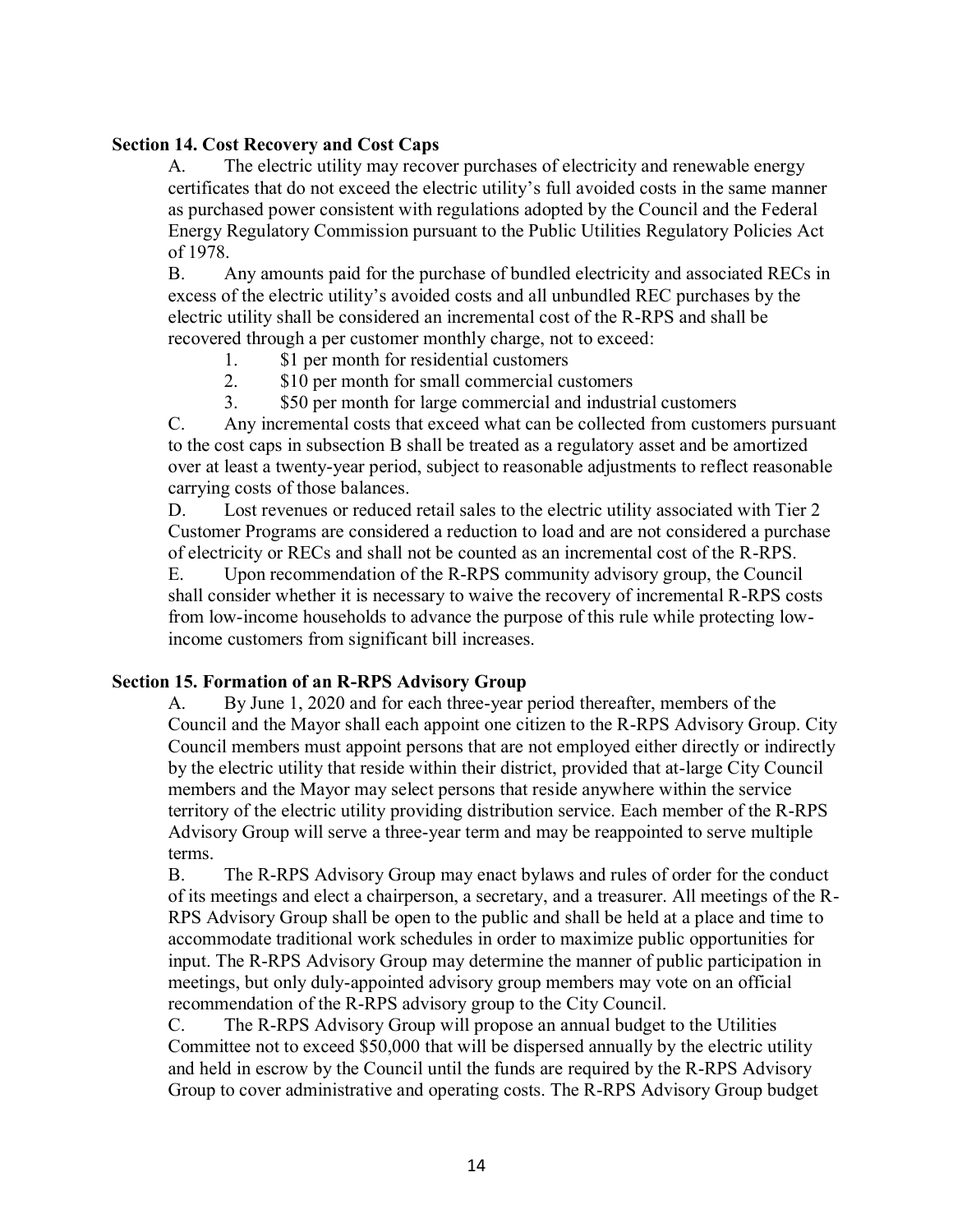shall be considered an incremental cost of the R-RPS and be collected by the electric utility from ratepayers through the appropriate R-RPS cost recovery mechanism. The proposed budget will be limited to administrative costs, including the needs for meeting space and materials necessary for public meetings. Members of the R-RPS Advisory Group will not receive compensation, but the R-RPS Advisory Group may include the cost of educational materials that directly advance the purpose of the R-RPS Advisory Group in its annual budget.

#### **Section 16. Establishment of Public Purpose Fund**

By January 1, 2023, the electric utility shall establish a Public Purpose Fund account for purposes of allocating funding to R-RPS programs specifically dedicated to benefit low-income customers. The fund will provide financial supports or additional incentives to encourage participation of qualifying low-income households in R-RPS Tier 1 and Tier 2 programs to ensure equitable sharing of the benefits of these programs.

The account may be funded through various mechanisms including Alternative Compliance Payments and a Public Purpose charge, to be instituted by the Council, which may be funded based on kilowatt-hour retail sales. The Council may set an appropriate budget for the charge.

The Council may also, after consultation with and upon recommendation by the R-RPS community advisory group, utilize revenues from the Public Purpose Charge to establish a "Green Bank" or other community-based financial services entity to provide credit enhancements and other financing assistance to enable low-income and credit-stressed households to have ownership of Tier 1 and Tier 2 projects. The Public Purpose Charge shall not be counted as an incremental cost of the R-RPS for purposes of determining compliance with retail cost caps. The Council may exempt low-income households from the public purpose charge.

#### **Section 17. Severability**

The provisions of this R-RPS rule are severable. If any section, subsection, paragraph, subparagraph item, sub-item, sentence, clause, phrase, or word of this R-RPS rule is for any reason held to be unconstitutional or invalid, such holding shall not affect the constitutionality or validity of the remaining portions of the rule.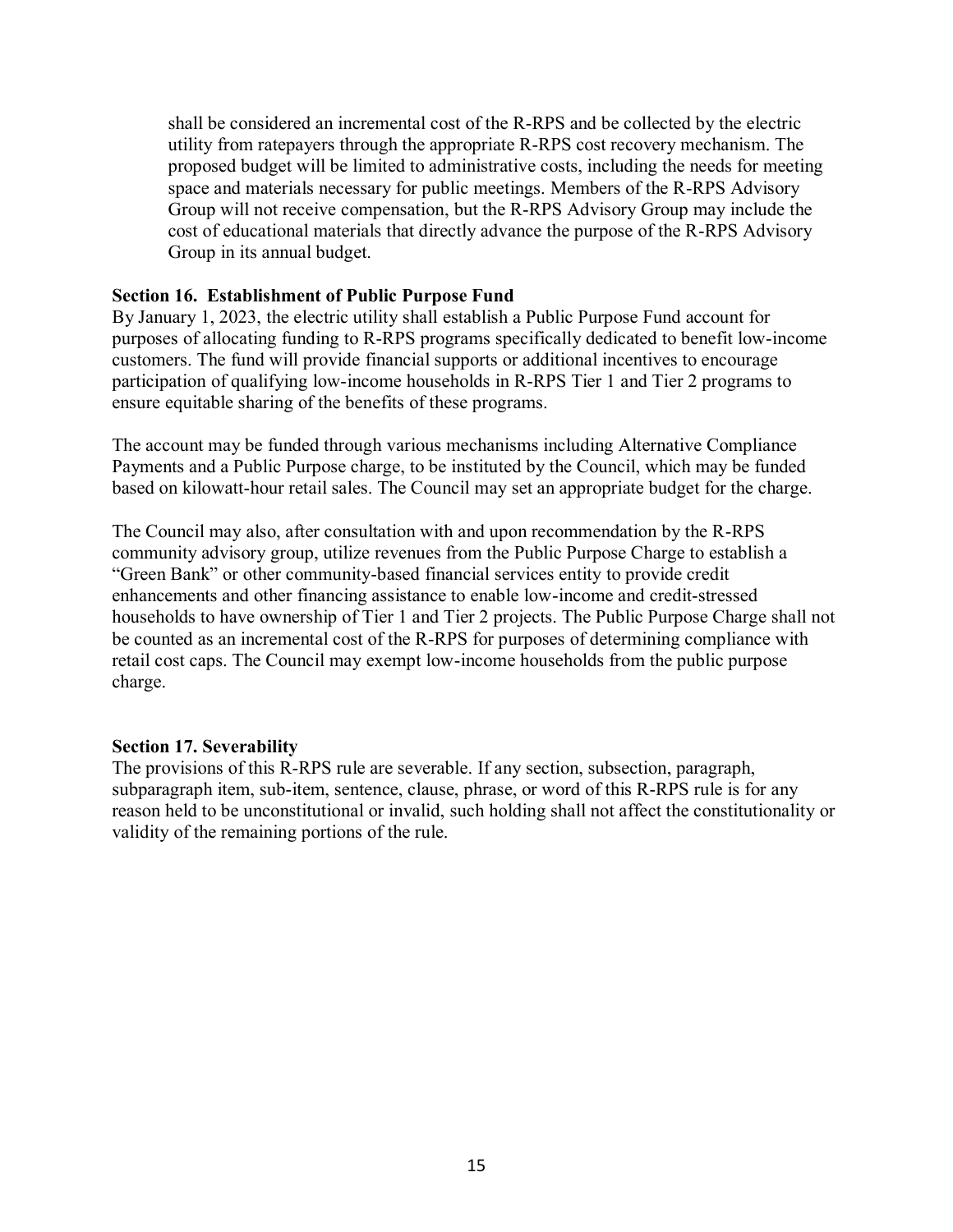# **APPENDIX B**

## **Explanation of Renewable and Resilient Energy Portfolio Standard (R-RPS) Draft Rule**

The resilient and renewable portfolio standard (R-RPS) and accompanying rules represent a comprehensive response to other parties' comments within the proceeding, placing individual policy initiatives and preferences into the context of a full rule. The R-RPS is a joint product of Energy Future New Orleans ("EFNO"), a coalition of intervenors in this proceeding and was drafted with broad public input from New Orleans citizens and stakeholders at a June 2019 symposium at Tulane Law School.

This appendix provides a high-level summary of the draft R-RPS rules and explains some of the specific mechanisms and decisions made in the rule text. EFNO submits this draft rule for consideration by the New Orleans City Council and the Council's Advisors, as the appropriate form of an RPS that meets the challenges and opportunities specific to the city and people of New Orleans.

# **Section 1. Purpose**

The purpose section provides a set of guiding principles for the R-RPS. Each of the programs, rules, and policies below should contribute toward the fulfillment of one or all of the R-RPS goals to:

- **Strengthen New Orleans through a focus on energy resilience and local energy resources.** In a region with increasing environmental risks and vulnerable populations, having access to critical energy services is a necessity. Renewable energy resources are already creating more resilient communities in the Southeast, and New Orleans should benefit from resilient energy resources.
- **Ensure that the benefits of renewable energy are equitable, accessible, and affordable for all residents.** New Orleans' climate action plan notes that the City should "take action on climate can help us address" some of the shocks and stresses that lowincome households and communities of color face, "with the opportunity to alleviate poverty and unemployment while improving neighborhoods and community connections." This is a central pillar of the R-RPS.
- **Provide new economic opportunities for underserved communities by expanding and diversifying the energy workforce and enabling programs that reduce energy cost burdens on low-income residents.** Transitioning New Orleans to a sustainable energy future presents a massive economic opportunity for the city, and the R-RPS ensures that Disadvantaged Business Enterprises (DBEs) get a fair share.
- **Attract and retain companies and industries that value ready access to renewable energy resources.** The R-RPS sets forth a vision for an energy future that is socially and ecologically sustainable, and industries that share that vision are natural partners for building out New Orleans' renewable energy resources. Access to renewable energy is becoming a key part of economic competitiveness with other states and regions that are competing to attract twenty-first century industries.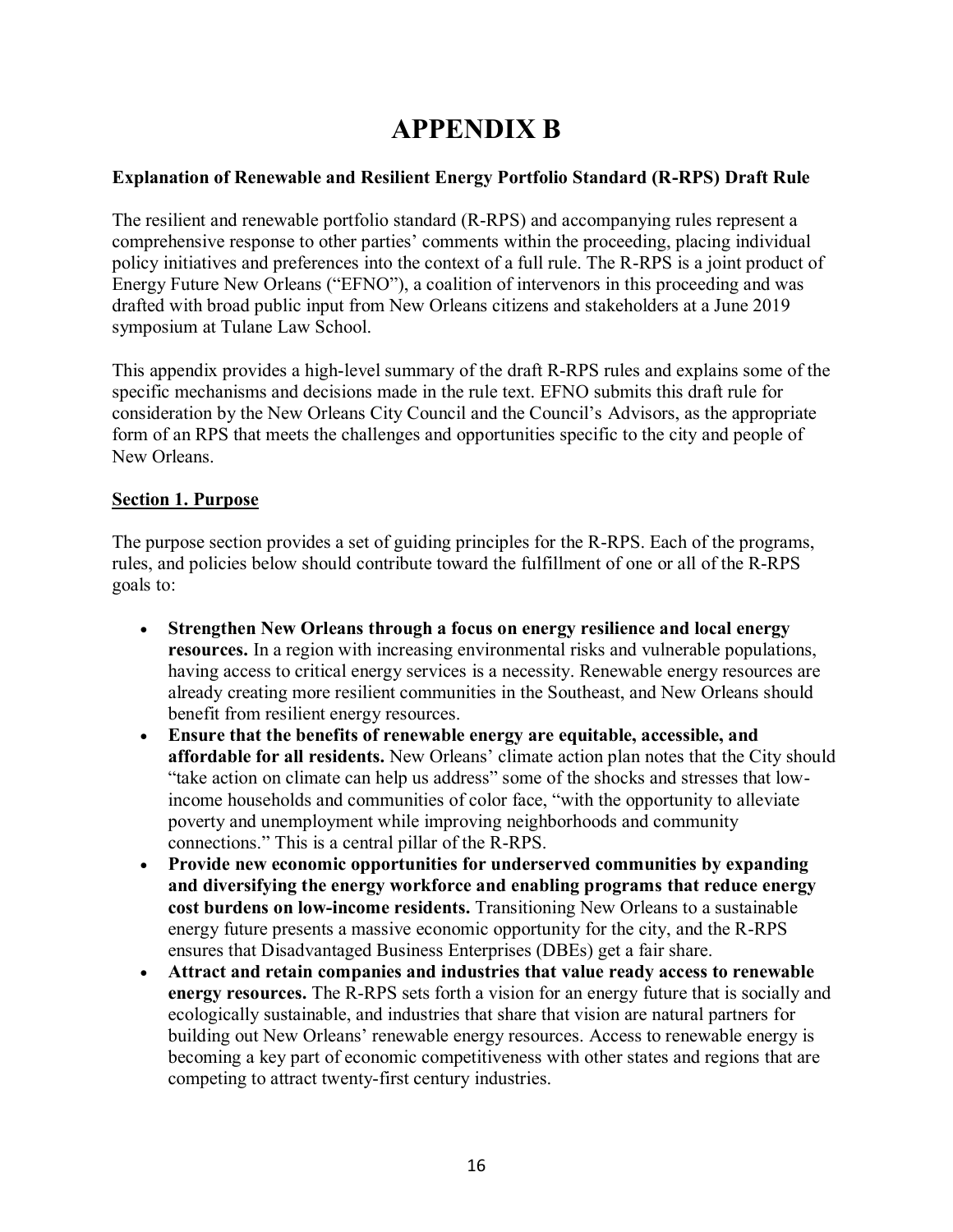## **Section 2. Definitions**

**Renewable Energy Resources.** Following the Council's lead in the opening resolution, the R-RPS considers eligible only those resources that are fundamentally clean and sustainable, and pushes Entergy New Orleans ("ENO") to continue to add zero carbon-emitting renewables. At the same time, a wide variety of technologies are enabled to create a diverse, reliable, and resilient generation portfolio. Specifically, the technologies enabled here are solar (thermal and photovoltaic), wind, geothermal, and fuel cells using renewable fuels.

- **Renewable Energy Resources do not include biomass, regardless of origin.** Burning woody biomass for energy emits carbon and local air pollutants in the same manner as fossil fuels. While such fuels may be hypothetically carbon-neutral (due to re-growing forests and crops), the scientific community has found that practically achieving neutrality is nearly impossible.
- **Nuclear resources are also ineligible.** The R-RPS is designed to spur the development of a new clean energy economy that serves the city with renewable, equitable, and resilient power. Given that ENO already receives its power from the Grand Gulf, Riverbend, Waterford 3, and ANO nuclear power facilities, including nuclear power in the R-RPS would artificially inflate the percentage achievement and dilute the ability of the policy to galvanize new clean energy. The R-RPS does not dis-incentivize or punish the nuclear resources that currently provide power to ENO.

## **Section 3. Renewable and Resilient Energy Portfolio Standard**

**The Utility will meet a mandatory 55% renewable energy target by 2033.** The 55% target is designed to balance the Council's R-RPS vision with a prudent eye toward ENO's current generation fleet and future retirement of those assets. Setting ambitious, yet achievable minimum portfolio requirements establishes New Orleans as a leader in the clean energy economy and paves the way for a more resilient power system and greater economic opportunities for the people of New Orleans. The R-RPS also includes interim goals to ensure that steady progress and investment is made, as is prudent for an equitable and cost-effective achievement of the goal.

**The R-RPS sets a 100% renewable energy target by 2040.** New Orleans acknowledges that an economy-wide transition to carbon-free resources is not only possible but achievable by midcentury, and any portfolio standard created by the Council should be crafted with an eye towards that transition.

**The Integrated Resource Plan (IRP) process will be adjusted to align with the goals of the R-RPS.** As a part of New Orleans energy future, the R-RPS will impact how the Company plans for new resources and which resources are deemed most prudent and cost-effective. The R-RPS ensures that fulfilling RPS targets is a part of the Company's ongoing IRP process and that earlyretirement scenarios for uneconomic fossil-fired resources are adequately considered as a means to accelerate progress toward the 100% R-RPS end goal.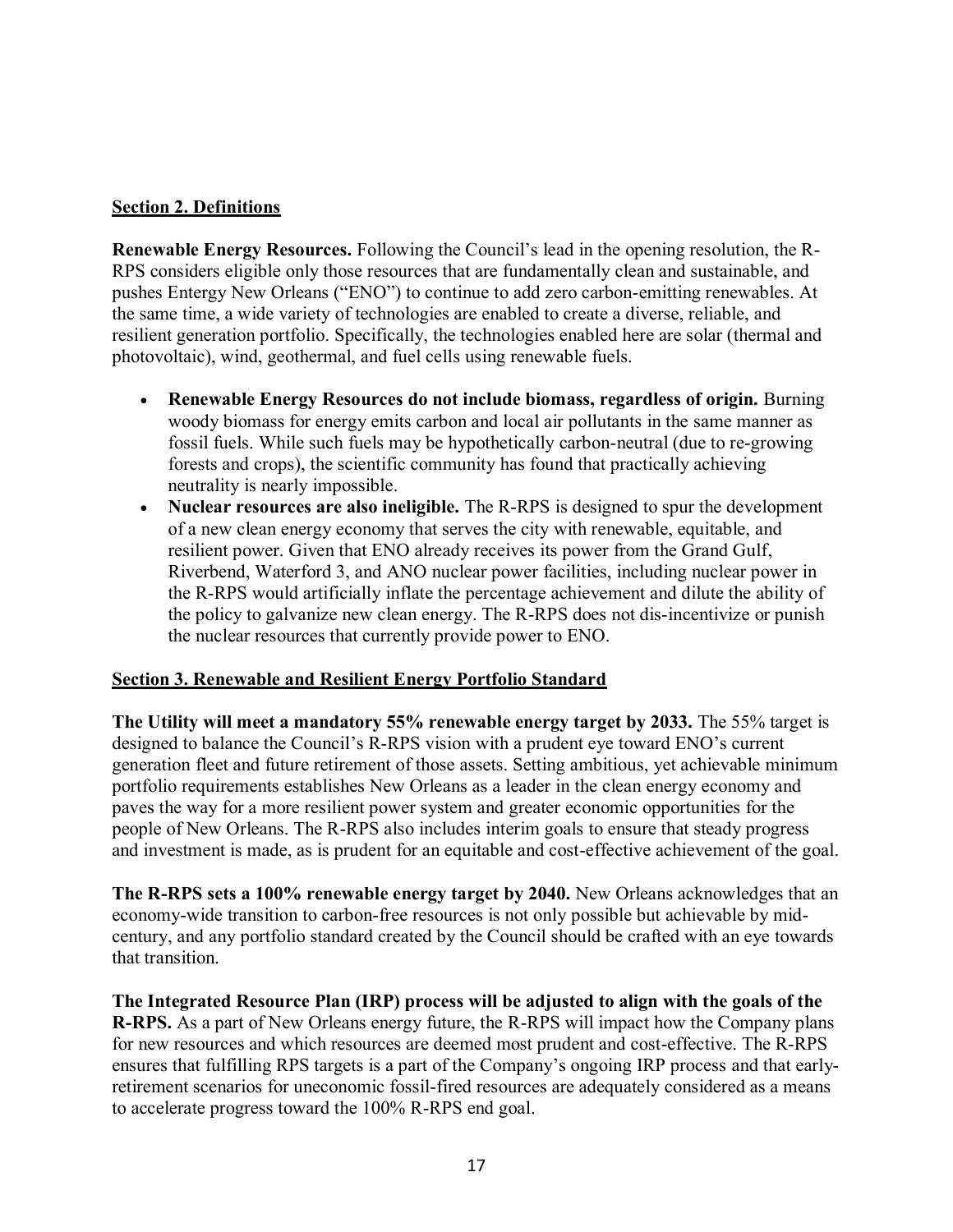**Renewable Resources are divided into three tiers, with different percentages assigned to each.** Renewable energy encompasses a wide ecosystem of resources, and each provide different services, benefits, and attributes. EFNO believes that New Orleans will be best served by a mix of resources that speak directly to the city's diverse needs. Large-scale, remote resources might provide lowest-cost bulk power, while rooftop distributed resources bring local benefits to owners and contribute to a more resilient grid.

To achieve that diverse mix, the R-RPS identifies three tiers of resources and requires ENO to fulfill a portion of its generation from each of them. Despite the critical importance of Tiers 1 and 2, it's important to note that they make up a minority of total required renewable generation for compliance (most renewable generation can be procured from anywhere in MISO). To account for the time and effort embedded in implementing the R-RPS and fostering new distributed renewable development, tier requirements phase in between year one of the rule and 2025. This would allow ENO to meet its first compliance target in 2023 with a heavier mix of large-scale Tier 3 resources, mitigating any cost impacts and providing a long runway to deploying programs that most effectively satisfy the central pillars of the R-RPS to support development of local, resilient resources in a manner that promotes social and economic equity for New Orleans. The tiers are further described below.

### **Section 4. Resilient Energy Resources (Tier 1)**

**What are Resilient Energy Resources (Tier 1 Resources)?** Tier 1 resources deliver on the potential for distributed renewable resources to provide grid services and reliability alongside clean, zero-carbon power. Tier 1 resources represent the smallest proportion of renewable energy required to comply with the R-RPS, but their implications on ENO's electrical grid contributing to a more distributed, renewable, and resilient power system—are much broader. Tier 1 will phase in over time, eventually representing 10% of the total R-RPS requirement by 2025. EFNO envisions solar + storage playing a large role in satisfying Tier I requirements, as programs should be designed that leverage individual's own private investment, possibly by inducing participation in demand response and other programs with rebates to defray the upfront costs of adding versatile energy storage to any onsite renewable energy resource.

Additionally, larger institutions—colleges, medical centers, government agency buildings, etc. that operate a microgrid can count renewable energy resources that are integrated into the operation of that microgrid as a Tier 1 resource. This could provide incentive for hardening and reinforcement of critical loads that are essential to public safety and health in times of emergency or prolonged electrical outages.

### **Eligible Tier 1 Resources**

• **Customer-sited behind-the-meter resources.** Behind-the-meter distributed renewable power at homes and civic institutions can and will provide a valuable resilience source for the city. The R-RPS rule directs ENO to implement a nation-leading program to utilize distributed energy resources, and they will provide independent, 'islandable' power during disruptions to the New Orleans grid.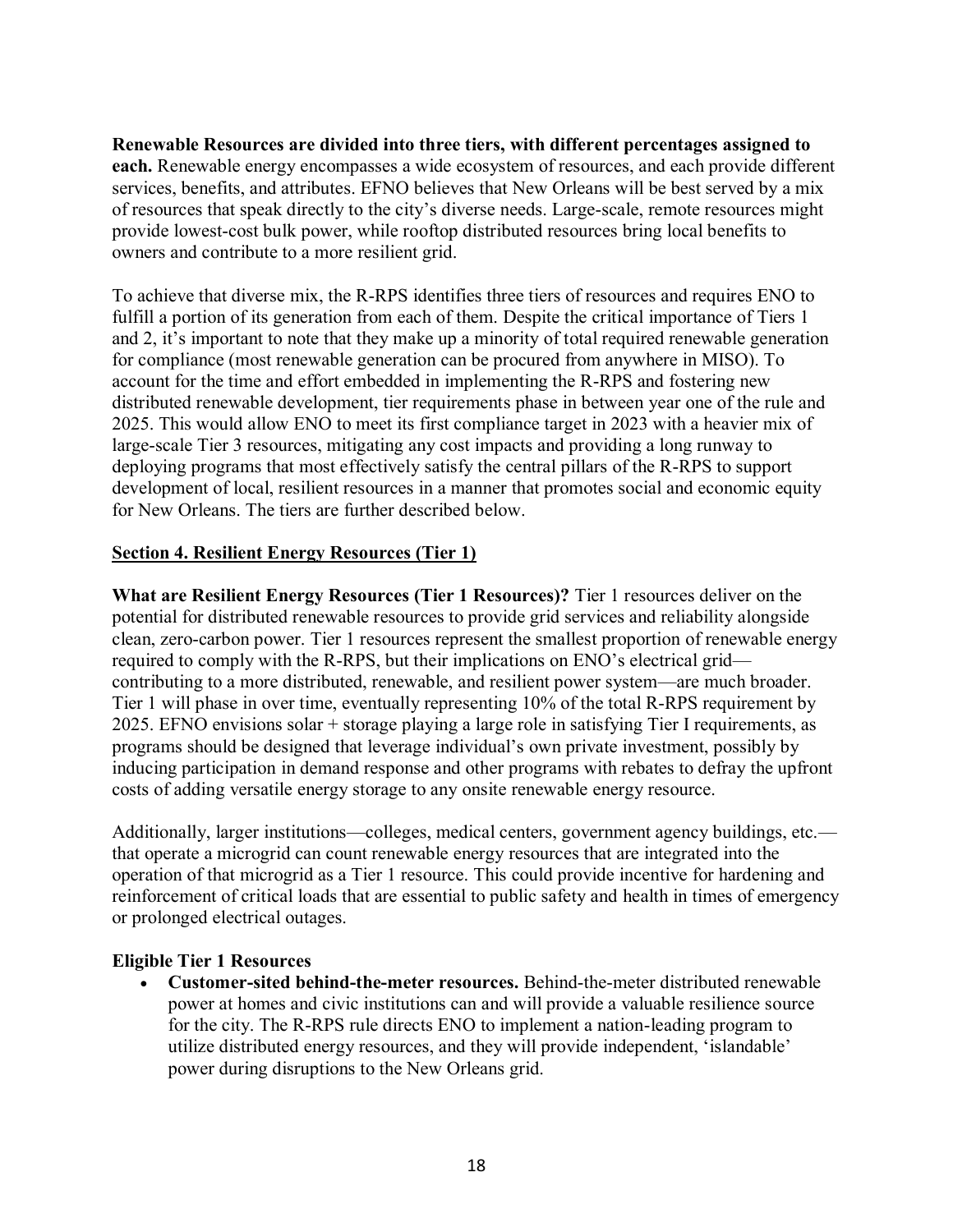• **Renewable energy resources connected to a microgrid system.** Microgrids are the natural next step for providing resilient power to the New Orleans community. Typically, microgrids consist of multiple energy generation and/or storage technologies, and they may include a mix of renewable and nonrenewable generation. Only the portion of generated electricity from eligible renewable resources will be counted for the purposes of the R-RPS.

**An ongoing proceeding will ensure that Tier I resources are pursued in a way that is equitable, cost-effective, and resilient.** Resources in this tier promise to bring many benefits to New Orleanians—from air pollution benefits to more reliable electricity, critical services in times of need, and economic development benefits like jobs and economic activity. EFNO recognizes that this twenty plus year vision of New Orleans energy future must be an iterative process that develops and evolves based on available information, program experience, and community response. If the R-RPS is to be implemented equitably, how these programs are designed, implemented and distributed should be a conversation with multiple stakeholders. The proceeding proposed in this section provides a forum for that conversation. It specifically designates several topics to be tackled by the proceeding: Goals and pathways for low-income participation; prioritization of civic and community institutions like schools and churches; and designing economic incentives and programs to achieve those goals. To the extent that it is relevant for meeting New Orleans' clean energy goals, the Council is also empowered to explore modernizing the grid to better integrate distributed renewable energy resources.

## **Section 5. Customer Program Resources (Tier 2)**

**What are Customer Program Resources (Tier 2 Resources)?** Tier 2 resources empower consumers to directly participate in the clean energy economy. The resources identified under this tier predominantly represent those resources that customers themselves have chosen, installed, and, in many cases, own themselves. To meet the compliance requirements of this tier, ENO can acquire these credits through net metering, virtual net metering, or Council-approved incentive programs. Like Tier 1, requirements for Tier 2 resources phase in over time, combining with Tier 1 resources to represent at least 30% of the total renewable energy requirement by 2025.

## **Eligible Tier 2 Resources:**

- **Net Metering.** The R-RPS builds on the success of the City's existing net energy metering policy in leveraging private investment to deploy significant renewable energy capacity at no direct costs to other customers. The R-RPS rule makes clear that a utility's lost revenues associated with net energy metering are not a cost of the R-RPS and provide certainty and clarity to net energy metering customers that they will not face discriminatory rate tariffs if they choose to invest in an onsite renewable energy resource.
- **Community Solar.** Community solar will be further elaborated in section 9.
- **New Energy Efficiency and Demand Response programs.** ENO already engages in energy efficiency and demand response programs as a regular part of its IRP. Only those programs and savings implemented in excess of Council's energy efficiency targets are eligible for compliance with the R-RPS.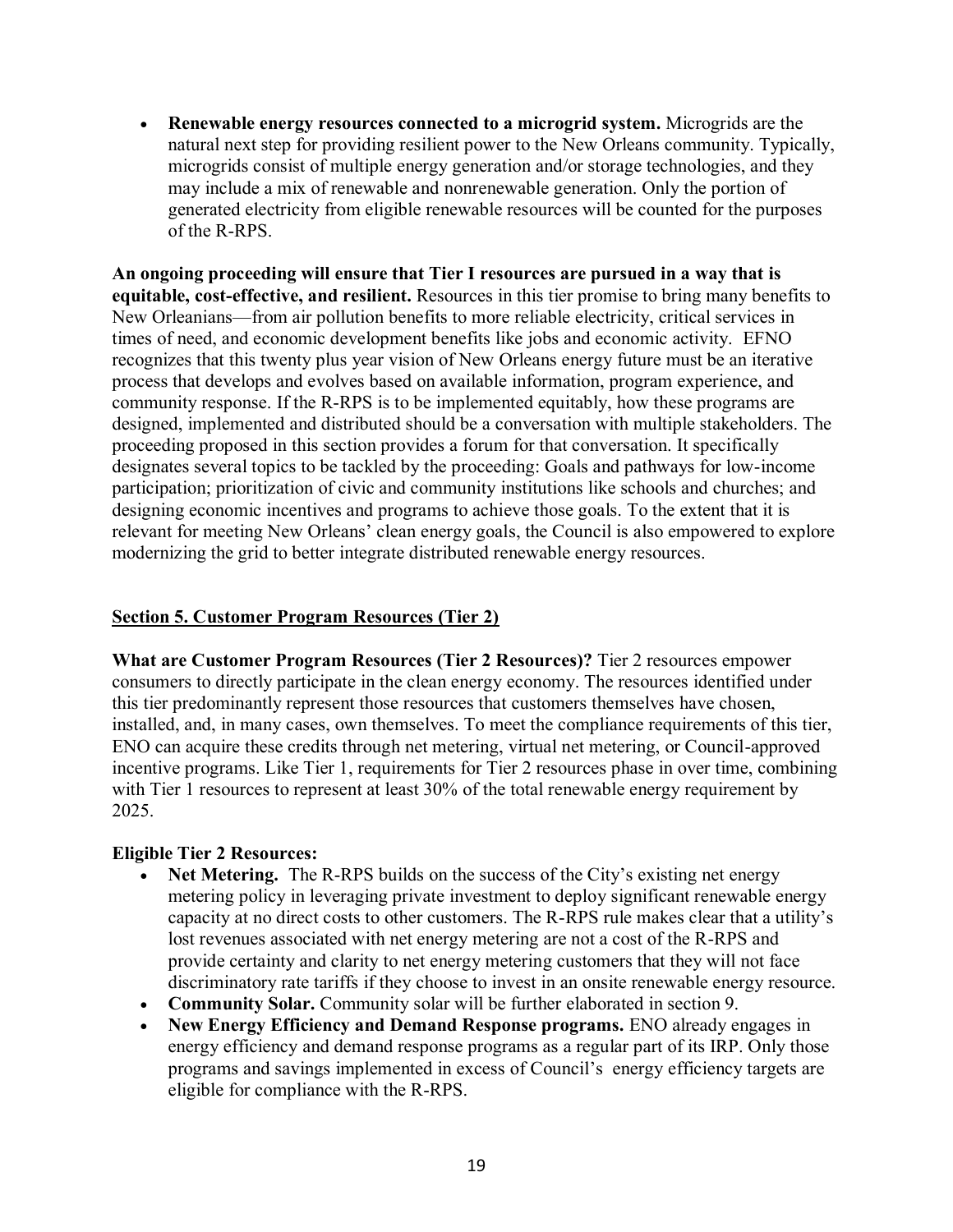• **Non-Tier 1 Resources (including demand response and energy efficiency) that meet R-RPS goals of providing equitable benefits for low-income customers.** The R-RPS sets ambitious goals for a more equitable New Orleans, but all stakeholders benefit from more options to participate in the clean energy economy. This provision allows the Council to establish the program that is right for New Orleans.

### **Section 6. MISO-Connected or Deliverable Renewable Resources (Tier 3)**

**What are Tier 3 resources?** In many parts of the country, the most cost-effective energy is now coming from renewable, zero-carbon resources. Placing these resources in Tier 3 allows ENO to take advantage of the cost-effective wind and solar resources in the Mid-continent Independent System Operator (MISO) and beyond, providing that ENO can certify that the energy is delivered to the city. This category gives ENO significant flexibility to meet the largest portion of minimum portfolio requirements (e.g., 70% of total requirements going forward after 2025) with price competitive wind and solar across the country, subject to modest deliverability requirements.

### **Section 7. Renewable Energy Credit.**

**Renewable Energy will be tracked through Renewable Energy Certificates (RECs).**  Regardless of the tier of resource, the R-RPS will use renewable energy certificates (RECs), tracked by M-RETS, to track ENO's use of renewable energy resources. Using RECs is generally best practice in clean energy accounting, allowing the social and environmental attributes of energy to be traded and credibly claimed without double-counting issues. For many Tier 2 customer programs, ENO will have the ability to estimate count REC-equivalents from net energy metering or from load and demand reductions associated with demand response and energy efficiency. The details of counting these equivalents is left for future implementation and development, as the rule leaves significant breathing room for the Council and ENO to develop programs and estimation methods to meet the 2025 compliance year.

**Timing & Banking.** Only renewable energy generated after the approval of this rule is eligible to be used for compliance of the R-RPS. This requirement ensures that REC requirement actually contributes to the value proposition of current and future projects (achieving 'additionality'), rather than relying on a large pool of un-claimed RECs generated in the past in MISO. After the program begins, however, RECs may be retired only up to one year after the energy was generated.

## **Section 8. Net Energy Metering.**

**Preserving Net Energy Metering for new customers.** Across the country, Net Energy Metering has been recognized as a policy that drives new renewable energy projects, splits benefits between distributed generation customers and the grid, and presents an intuitive way for customers to understand how they're interacting with the grid. Net metering is already providing power and benefits for customers in New Orleans, and that number is set to increase as more households and businesses go solar through the R-RPS. The city should ensure that these new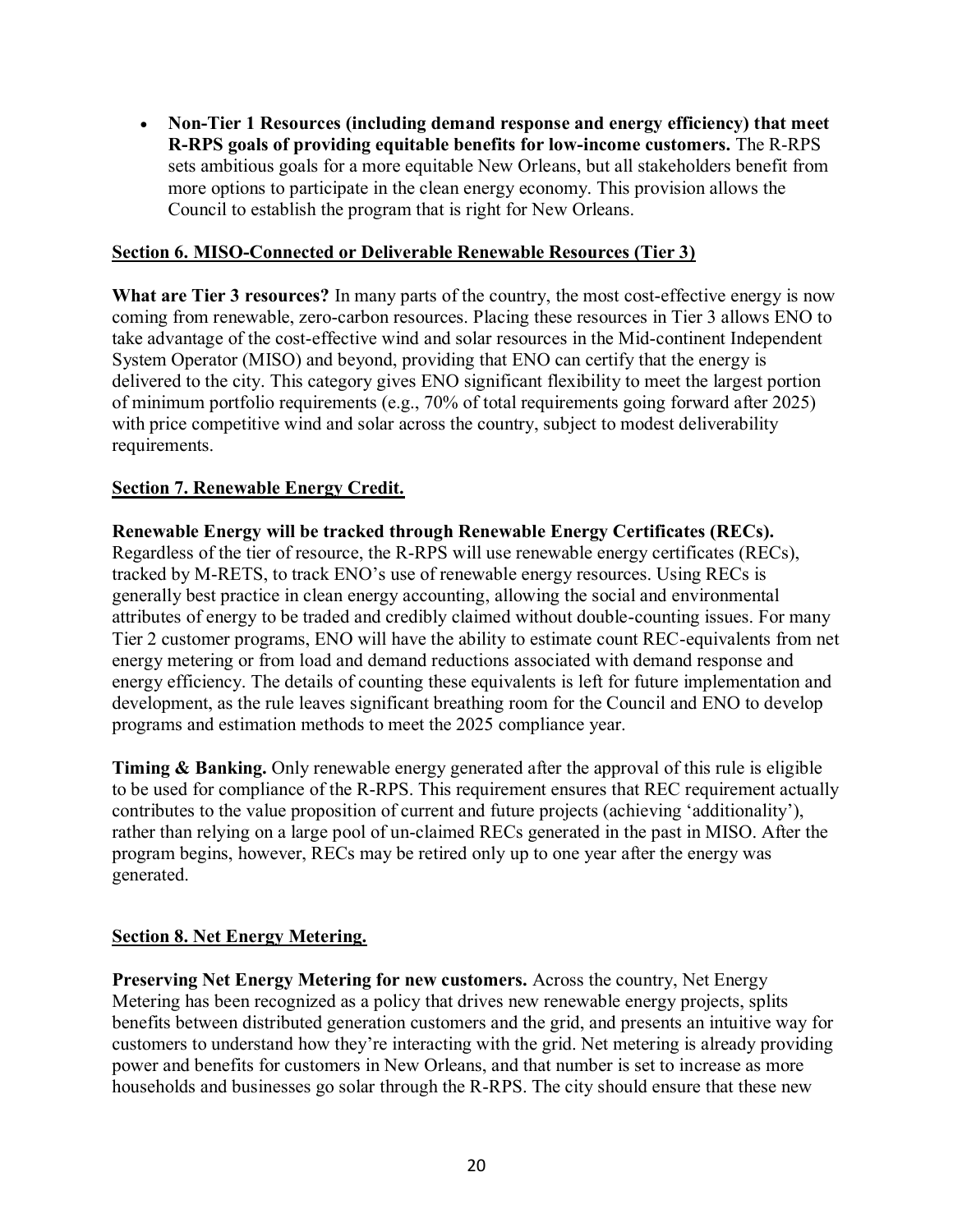solar participants get the same benefits that New Orleanians have thrived under for the past several years.

The rules under this section provide certainty for policymakers, customers, and developers that net energy metering will continue to serve customers in three ways:

- Existing customers can be assured that even if distributed generation policy changes, they can count on net metering for 20 additional years
- Customers won't be exposed to any discriminatory charges that would otherwise damage the value proposition for going solar.
- ENO is empowered to upgrade their grid to handle the new distributed generation as a part of the R-RPS.

## **Section 9. Community Solar.**

**Community solar unlocks participation in renewable energy for everyone.** An equitable energy future demands that everyone has access to renewable energy chances. While the current rooftop solar business model has worked for many New Orleanians, it also leaves the most vulnerable communities out. When households have shaded roofs, or don't own their homes, or live in multi-family housing, or simply don't have the cash to invest in new equipment, they can be left out of the clean energy economy. Community solar solves that problem by allowing households and businesses to 'subscribe' to energy from solar panels, without requiring that they have to purchase the equipment and physically connect it to their home or business. As such, community solar represents a significant economic opportunity for New Orleans and is ready means for an inclusive clean energy future. The provisions in this section outline a flexible community solar model that can be used to generate Tier 2 resources and benefits for all New **Orleanians** 

## **Section 10. Beneficial Electrification.**

**De-carbonizing S&WB will count for R-RPS compliance.** The R-RPS does not cover every source of climate-changing carbon dioxide emissions, and New Orleans and ENO should be recognized for the work to de-carbonize the city outside of the electrical system. Moving the Sewerage & Water Board's generation from fossil-fueled to electrical represents a singular opportunity for ENO to clean provide clean energy and clean air benefits to the city. This section provides an opportunity for the Company to be rewarded for investing in zero-emissions S&WB technology and electric vehicle charging infrastructure, with a short eligibility window to incentivize quick action.

# **Section 11. Renewable and Resilient Energy Portfolio Standard Compliance Plan and Reports.**

**Plans are only as good as they are implemented.** This section requires that ENO submit its plans to comply with the requirements of the R-RPS every year, with an opportunity for any and all interested stakeholders to participate in the process. This structure ensures that stakeholders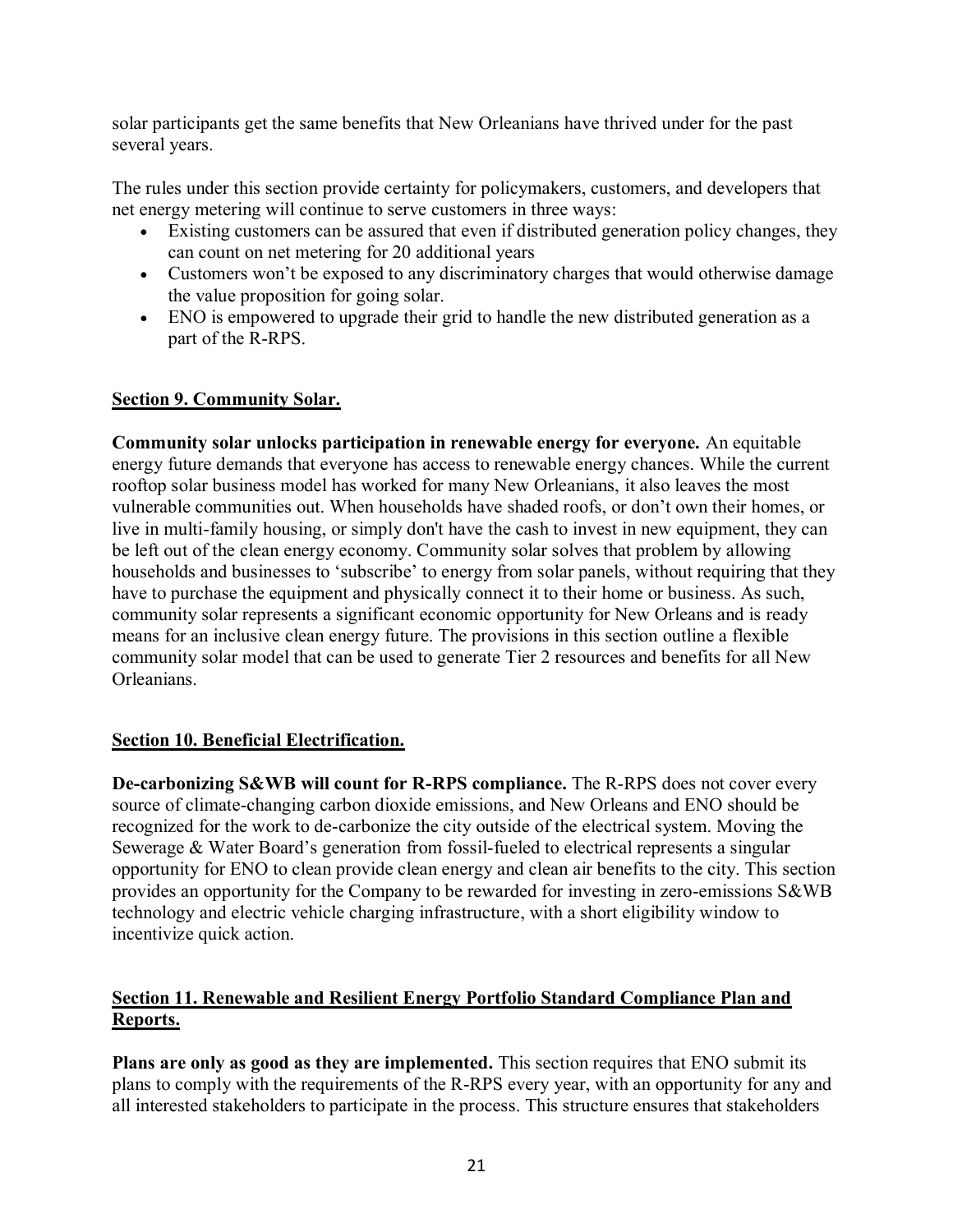have regular opportunities to contribute to the plan, and maintains accountability for ENO as they plan for procuring new renewables.

# **Section 12. Local and Diversity Hiring Requirement for Utility-Owned Tier 1 and Tier 2 Resources.**

**Ensuring equitable benefits on all parts of the clean energy economy.** While much of the R-RPS is concerned with ensuring that the benefits of consuming clean energy are equitably distributed, the same principle should apply to the economic benefits of producing, designing, developing, and installing the same clean energy products. This section defines a certification for a supplier that shares the benefits of clean energy with laborers, communities of color, and New Orleans' Disadvantaged Business Enterprise program. Under the requirements of this section, all outside vendors installing or operating ENO-owned Tier 1 and 2 resources must meet those standards.

# **Section 13. Utility Performance Incentives and Alternative Compliance Payments.**

**Alternative Compliance Payments act as a backstop.** While the R-RPS is designed to make compliance with these goals as efficient as possible for the Company, it also accounts for when the Company is unable to meet those requirements in a given year. For every Renewable Energy Credit that is not achieved by the Company, it will be required to pay a penalty that varies by tier of resource and over time. These alternative compliance payments also act as a cost cap, providing ENO with an 'out' if fulfilling the R-RPS is more extensive than expected. The alternative compliance payments through 2040 are defined below:

| Year              | Tier I Resource ACP (\$/MWh) | Tier II ACP (\$/MWh) | Tier III ACP (\$/MWh) |
|-------------------|------------------------------|----------------------|-----------------------|
| 2023-2025         |                              |                      | \$75                  |
| $2025 - 2029$     | \$300                        | \$200                | \$75                  |
| $2030 - 2033$     | \$225                        | \$150                | \$50                  |
| $2034 - 2040$     | \$150                        | \$100                | \$25                  |
| <b>After 2040</b> | \$150                        | \$50                 | \$10                  |

**Resilient and Renewable Portfolio Standard Alternative Compliance Payments, by Resource Tier and Year (\$/MWh)**

**Alternative Compliance Payments will pay for low-income programs.** Payments made from ENO will go into a fund designated specifically for low-income programs. This design ensures that low-income households get support for renewable energy resources that's roughly commensurate with the cost of renewables. The fund used to collect ACP expenditures is further described in Section 16.

The ACP numbers are derived from estimates of what the levelized cost of energy (LCOE) of a proxy resource in each tier might be, assuming the federal renewable energy tax credits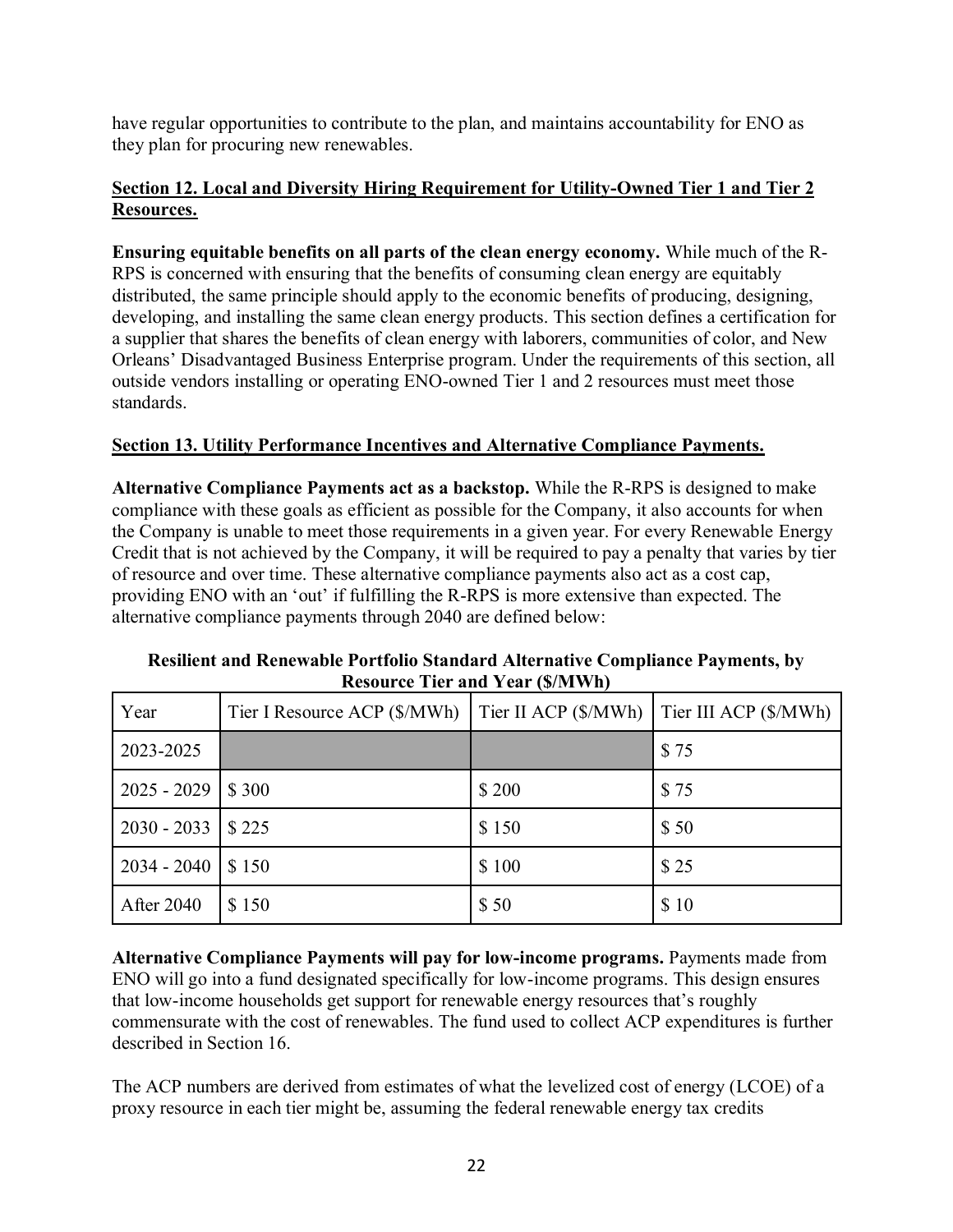(ITC/PTC) expire prior to the first compliance years for each tier. This conservative assumption also assumes little to no cost reductions in underlying technology and installation. Accordingly, these numbers could overestimate the LCOE of new resources if the ITC/PTC are extended and if other factors drive down installed costs. It is important to remember that the ACP is a cap and, if the renewables are procured in a competitive fashion, renewable energy resources should be able to be procured at prices far below these ACP values. A developer should look at these numbers and be able to get confidence from a bank to secure a loan. For reference, DC's ACP for rooftop solar (w/o storage) in 2025 is \$400 per REC.

# **Section 14. Cost Recovery and Cost Caps.**

This section delineates how the Company should pay for renewable energy and RECs and how those costs should be ultimately passed to ratepayers. The section identifies the existing Public Utilities Regulatory Policy Act of 1978 (PURPA) avoided cost rate (the price at which independent power producers are entitled to sell power to a utility) as the benchmark for the cost of renewables that the Company can directly recover from ratepayers without a cap. All costs that are in excess of the avoided cost of the power will be treated as an incremental cost of the R-RPS and will be subject to a monthly per customer account cost cap.

It also places simple ceilings for electricity bills: The R-RPS will not add an incremental cost of more than \$1 per month for residential customers, \$10 per month for commercial customers, and \$50 per month for the largest customers. The falling costs of renewable energy suggest that the costs of achieving the R-RPS will not approach these cost caps, but putting these elements in place provides a comprehensible assurance for all stakeholders. If needed, the Company and the community advisory group (described below) can opt to waive recovery from low-income customers.

If ENO should exceed the incremental cost caps during any compliance year, they would be allowed to accumulate the carrying costs of any balances in a regulatory account and amortize recovery of those costs over at least a twenty-year period to reduce the financial risk to the utility while mitigating rate impacts to retail customers.

## **Section 15. R-RPS Advisory Group.**

The R-RPS also establishes an R-RPS advisory group, made up of citizens of New Orleans and appointed by the city council. The advisory group would provide citizens of New Orleans an essentially unprecedented level of input into their energy system and the transition to clean energy. Members would be appointed by the Council and the Mayor to three-year terms and would act as a quasi-public body, with regular public meetings. The Advisory Group will provide the iterative input the Council needs to ensure that the R-RPS continues to evolve and develop in a manner that is the best interest of New Orleans as a whole. The intent of the R-RPS Advisory Group is to provide a channel for ongoing public input and to maximize transparency around the implementation and development of specific R-RPS proposals.

## **Section 16. Establishment of Public Purpose Fund.**